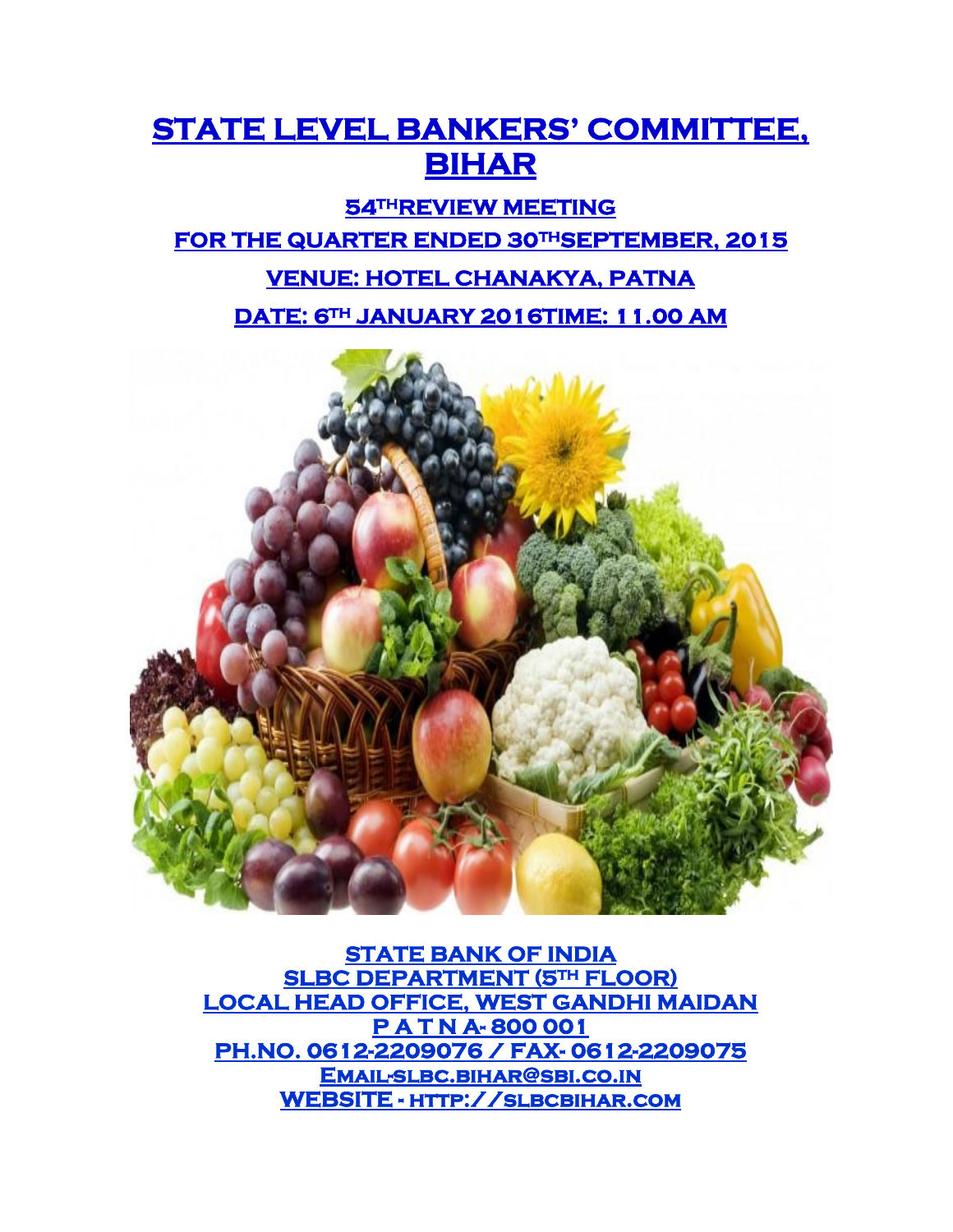|             |                                                            | מעמשמ<br>ט א שנ                                                                                           |                        |  |  |  |  |
|-------------|------------------------------------------------------------|-----------------------------------------------------------------------------------------------------------|------------------------|--|--|--|--|
| <b>ITEM</b> |                                                            | <b>SUBJECT</b>                                                                                            | <b>PAGE</b><br>NO.     |  |  |  |  |
| Ι.          | ON THE 21sr AUGUST 2015                                    | CONFIRMATION OF THE MINUTES OF THE 53RDSLBC MEETING HELD                                                  | $\overline{2}$         |  |  |  |  |
|             |                                                            | <b>ACTION TAKEN REPORT ON THE 53RDSLBC MEETING</b>                                                        | $3 - 5$                |  |  |  |  |
| п           | <b>KEY INDICATORS</b>                                      |                                                                                                           | 6                      |  |  |  |  |
|             | REVIEW OF PERFORMANCE UNDER ANNUAL CREDIT PLAN: 2015-16    |                                                                                                           |                        |  |  |  |  |
| III         | <b>LBS:STRENGTHENING OF MIS</b>                            |                                                                                                           |                        |  |  |  |  |
| IV          | <b>BRANCH OPENING 2015-16</b>                              |                                                                                                           | 9                      |  |  |  |  |
| $\mathbf v$ | <b>EDUCATION LOAN</b>                                      |                                                                                                           | 9                      |  |  |  |  |
|             | <b>HOUSING LOAN</b>                                        |                                                                                                           | 9                      |  |  |  |  |
| VI          |                                                            | PM'S NEW 15 POINT PROGRAMME FOR THE WELFARE OF THE MINORITIES                                             | 10                     |  |  |  |  |
| VII         |                                                            | PRADHAN MANTRI JAN-DHAN YOJNA                                                                             | 11                     |  |  |  |  |
|             |                                                            | <b>GOVERNMENT SPONSORED SCHEMES/ PROGRAMMES</b>                                                           | 12                     |  |  |  |  |
| <b>VIII</b> |                                                            | (A) PRIME MINISTER'S EMPLOYMENT GENERATION PROGRAMME (PMEGP)                                              | $12 \overline{ }$      |  |  |  |  |
|             |                                                            | (B) NATIONAL URBAN LIVELIHOOD MISSION (NULM)                                                              | 12                     |  |  |  |  |
| IX          | FINANCING TO SELF HELP GROUP                               |                                                                                                           | 13                     |  |  |  |  |
|             | <b>JOINT LIABILITY GROUP</b>                               |                                                                                                           | 13                     |  |  |  |  |
| X           | KISAN CREDIT CARD (KCC)                                    |                                                                                                           | $14 - 15$              |  |  |  |  |
|             | <b>CROP INSURANCE SCHEME</b>                               |                                                                                                           | 15<br>16               |  |  |  |  |
| XI          | DAIRY, FISHERY AND POULTRY                                 |                                                                                                           |                        |  |  |  |  |
|             | <b>FARM MECHANISATION</b>                                  |                                                                                                           | 16                     |  |  |  |  |
|             |                                                            | ADVANCE GRANTED TO UNITS PROVIDING STORAGE FACILITY                                                       | 16                     |  |  |  |  |
|             | <b>AGRICULTURE TERM LOAN (ATL)</b>                         |                                                                                                           | 16                     |  |  |  |  |
|             | <b>CD RATIO</b>                                            |                                                                                                           | 17                     |  |  |  |  |
| <b>XII</b>  | <b>RECOVERY</b>                                            |                                                                                                           | 18                     |  |  |  |  |
|             |                                                            | NPA, WRITE-OFF AND CERTIFICATE CASES<br>PRIORITY SECTOR LENDING, AGRI CREDIT, DRI SCHEME & WEAKER SECTION | $18 - 19$<br>$19 - 20$ |  |  |  |  |
|             |                                                            |                                                                                                           |                        |  |  |  |  |
| XIII        |                                                            | OPENING OF NO FRILL ACCOUNTS AND TRANSACTIONS DONE BY BCAS                                                | 21                     |  |  |  |  |
|             |                                                            | EXTENDING MOBILE BANKING AND INTERNET BANKING FACILITY                                                    | 21                     |  |  |  |  |
| <b>XIV</b>  |                                                            | IMPLEMENTATION OF FINANCIAL INCLUSION PLANS IN LWE AFFECTED DISTRICTS                                     | 22                     |  |  |  |  |
| <b>XV</b>   |                                                            | INVESTIGATION OF CYBER FRAUD & COUNTERFEIT NOTES DETECTED BY BANKS                                        | 23                     |  |  |  |  |
| XVI         |                                                            | FUNCTIONING OF RURAL SELF EMPLOYMENT TRAINING INSTITUTES (RSETIS)                                         | $23 - 24$              |  |  |  |  |
| XVII        | FINANCIAL LITERACY INITIATIVES                             |                                                                                                           | 25                     |  |  |  |  |
|             | <b>MEDIUM &amp; SMALL ENTERPRISES</b>                      |                                                                                                           | 26                     |  |  |  |  |
| XVIII       |                                                            | SMALL ROAD TRANSPORT OPERATORS (SRTOS)                                                                    | 26                     |  |  |  |  |
|             | <b>MANUFACTURING SECTOR</b>                                | ADVANCES GRANTED UNDER CGTMSE COVERAGE                                                                    | 26                     |  |  |  |  |
|             |                                                            |                                                                                                           | 26                     |  |  |  |  |
| XIX         | <b>WEAVERS CREDIT CARD</b><br><b>FOOD PROCESSING UNITS</b> |                                                                                                           | 27                     |  |  |  |  |
|             |                                                            | SECURITY RELATED CONCERN OF BANKS                                                                         | 27                     |  |  |  |  |
| <b>XX</b>   |                                                            | SPECIAL CENTRAL ASSISTANCE (SCA) TO SPECIAL COMPONENT PLAN (SCP)                                          | 28                     |  |  |  |  |
| XXI         |                                                            | FOR SCHEDULED CASTES                                                                                      | 28                     |  |  |  |  |
|             |                                                            | REGISTRATION OF SECURITY INTEREST WITH CERSAI                                                             | 29                     |  |  |  |  |
| <b>XXII</b> | <b>MISCELLANEOUS</b>                                       | ESCALATION IN STAMP DUTY PAYABLE ON SECURITY                                                              | 29                     |  |  |  |  |
|             | <b>ISSUES</b>                                              | <b>DOCUMENTS</b><br>SKILL LOAN FINANCING                                                                  |                        |  |  |  |  |
|             |                                                            |                                                                                                           | 29                     |  |  |  |  |

**A G E N D A I T E M S**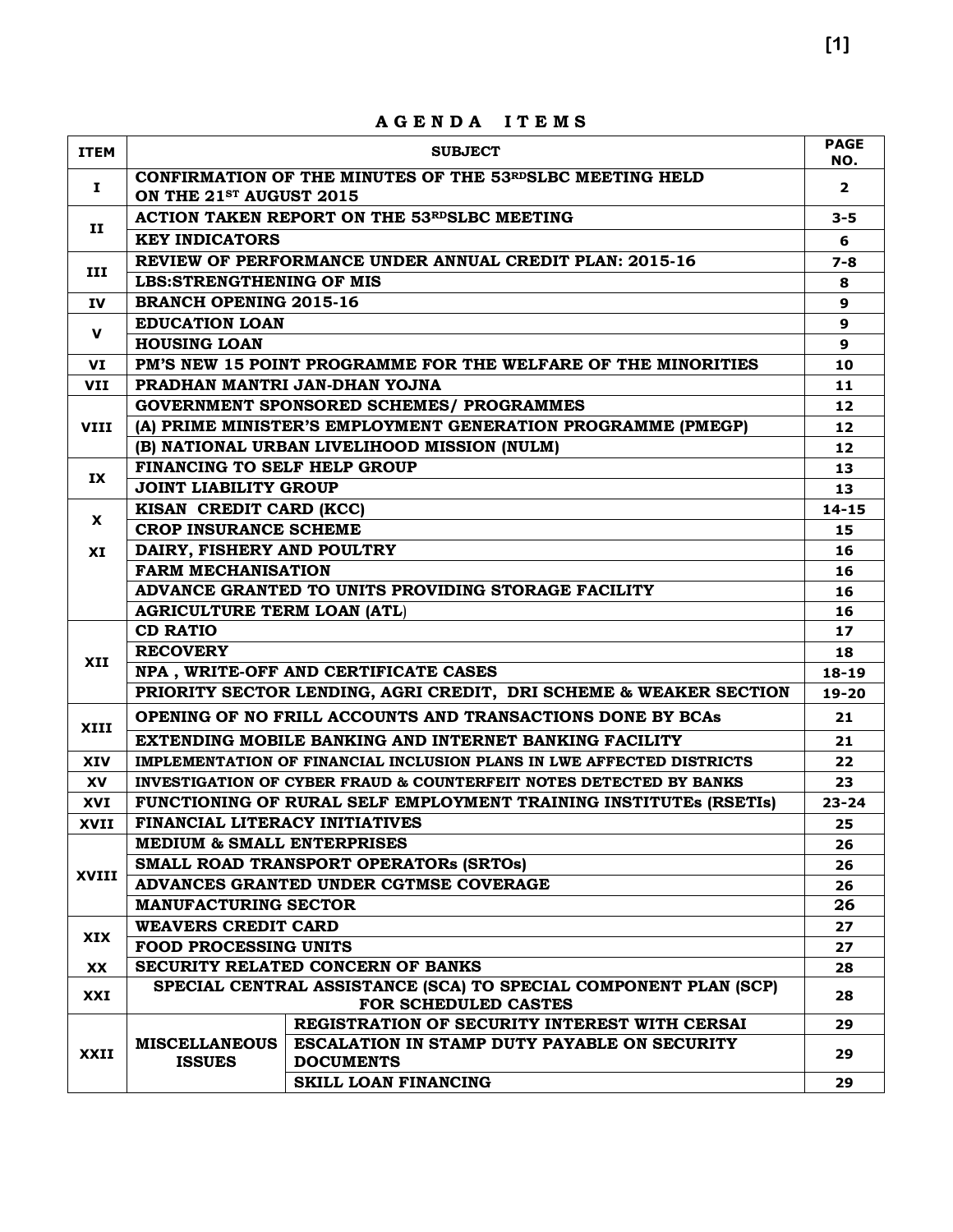**STATE LEVEL BANKERS'COMMITTEE 54 THREVIEW MEETING**

**NOTES ON AGENDA ITEMS**



### **CONFIRMATION OF MINUTES OF THE 53 RDSTATE LEVEL BANKERS' COMMITTEE MEETING HELD ON 21.08.2015**

The House may please confirm the Minutes of the 53rdState Level Bankers' Committee meeting held on the 21<sup>st</sup> August, 2015.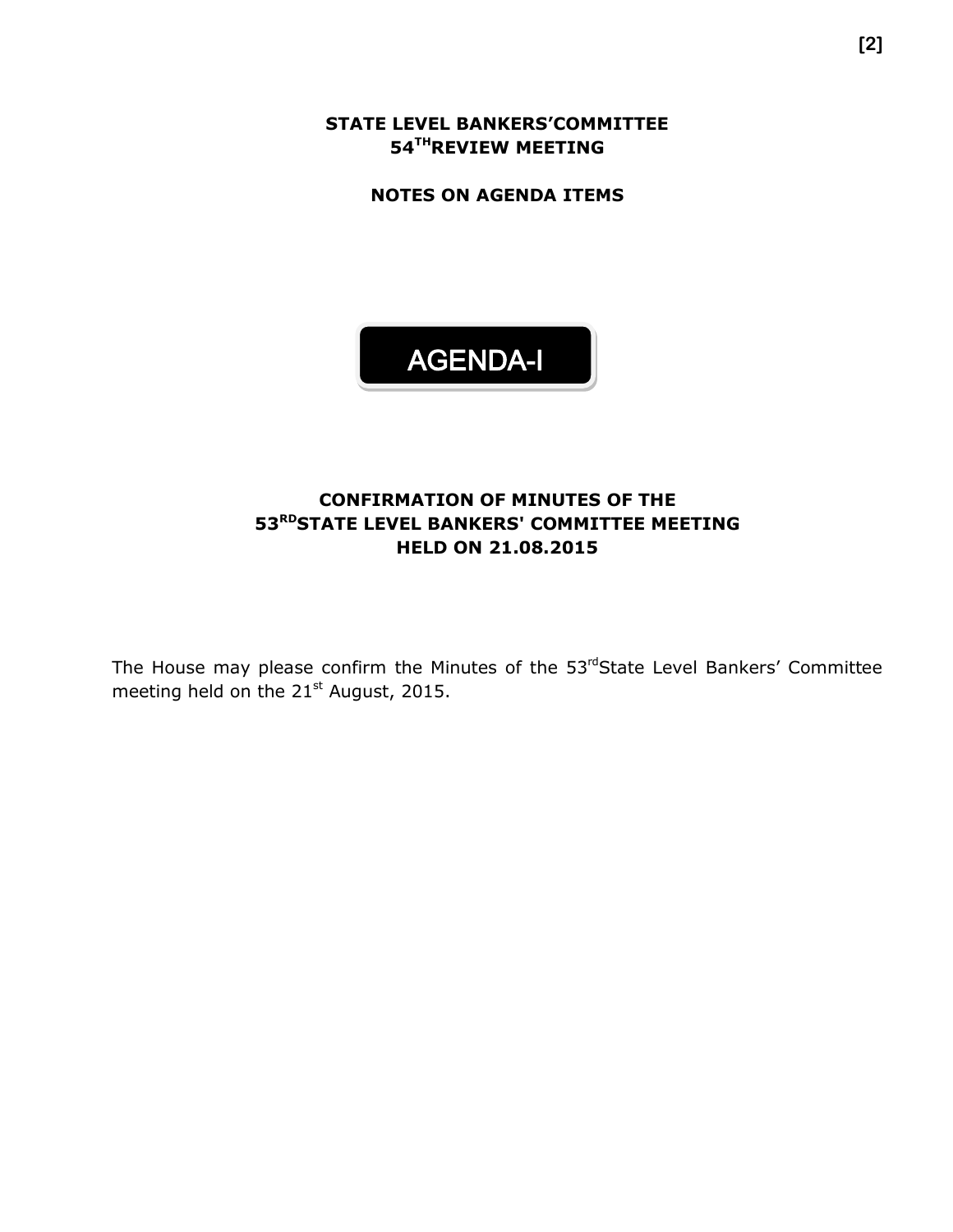## AGENDA-II

#### **ACTION TAKEN REPORT ON THE ACTION POINTS OF 53 RDSLBC MEETING HELD ON 21.08.2015 AT PATNA**

[1] **ACTION POINT** Banks should put in concerted efforts to ensure achievement of 100% target set under ACP for 2015-16.

#### **(Action: All Banks)**

**ACTION TAKEN: -**Due to sincere efforts made by Banks in the State, ACP achievement till Sept'15 has been to the tune of 45.69% of the annual targets as compared to achievement of 43.25% target up to theSept'2014 quarter. In absolute terms 20% increase in disbursement is observed up to theSept'2015 quarter over the achievement up to theSept'2014 quarter.

**[2] ACTION POINT –** Banks should give focus on issuance of new and renewal of KCC and also increase financing in other Agri. Areas such as Dairy, Fishery and other allied activities in order to achieve the ACP target for Agri. Segment.

#### **(Action: All Banks)**

**ACTION TAKEN:**During the half year ending September'2015, the Banks in the State have extended credit to the tune of Rs.18808 Cr under Agriculture segment as compared to Rs. 15773 Cr provided during the same period last year, thus registering a growth of 19%. Financing under KCC has witnessed 25% improvement over last year.

**[3] ACTION POINT–**Banks to ensure achievement of target under Education loan and Branch opening under FY 2015-16.

#### **(Action: All Banks)**

**ACTION TAKEN: -** Up to Sept'2015, against the target of 50000, banks in the state have provided loan to 11641(23.28%) under Student Loan scheme. Under Branch Opening, as against target of 527 branches. Banks have opened only 107 new branches up to Sep'2015. Banks are requested to speed up the sanction of proposal of Education Loan and opening of new branches to achieve the annual target.

**[4] ACTION POINT–**The Reserve Bank of India to organise a review meeting with banks who had not opened any new branch during first quarter of FY of 2015-16.

#### (**Action: Reserve Bank of India)**

**ACTION TAKEN:** -The Reserve Bank of India is requested to arrange a review meeting with banks who had not opened any new branch during FY of 2015-16.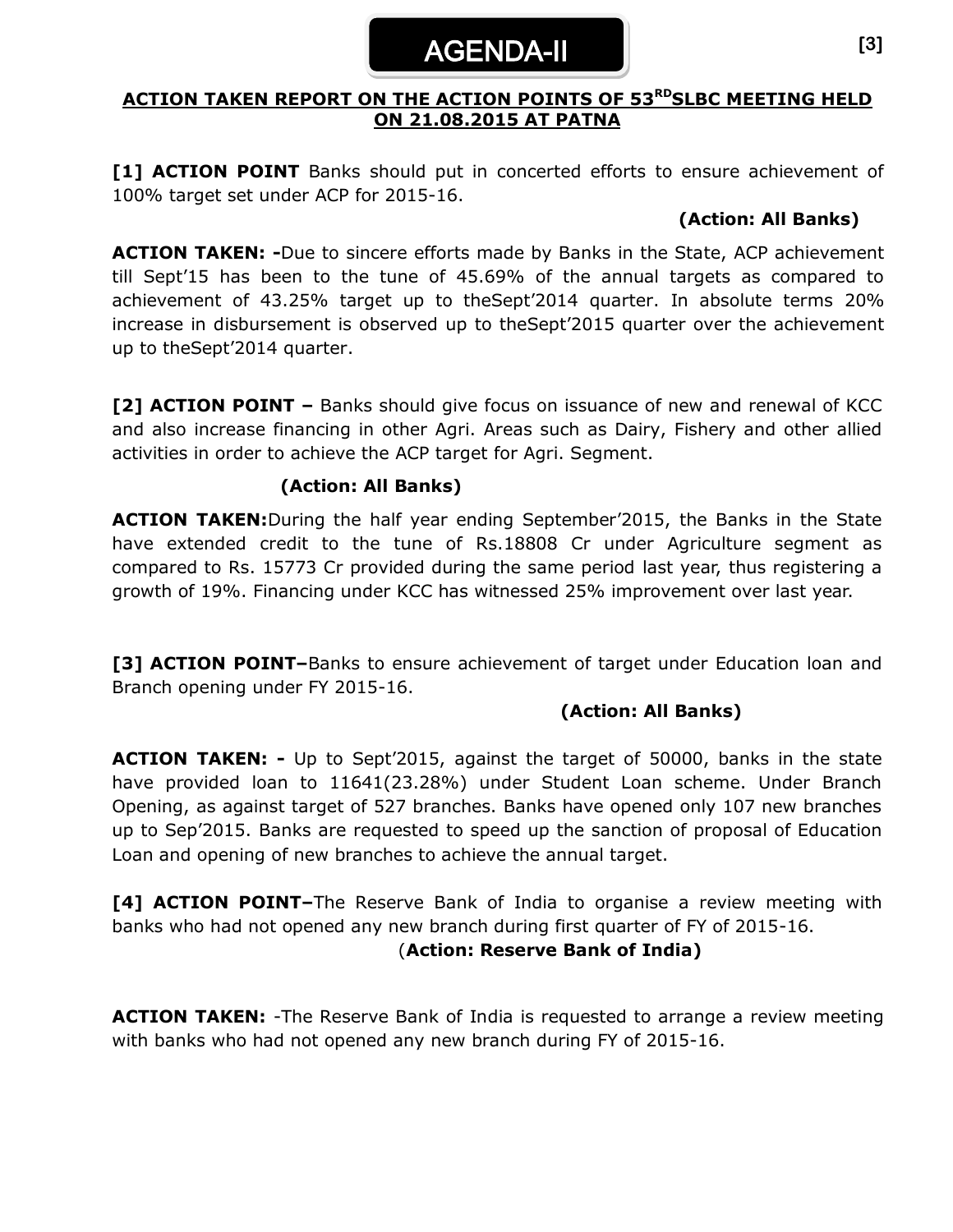**[5] ACTION POINT–**All banks should give desired focus to PMEGP financing and timely utilisation of margin money in order to achieve PMEGP target during 2015-16.

### **(Action: All Banks)**

**ACTION TAKEN: -** Against thePhysical Target of 3026 projects for FY 2015-16,Banks have sanctioned 775(25.61%) PMEGP loans during the period under review.

**[6] ACTION POINT–**Banks to ensure training to potential PMEGP borrowers in RSETIs. DIC and Bank official to visit RSETI for selection of eligible persons and generating their applications for financing under PMEGP and other relevant schemes.

## **(Action: State Govt. & Banks)**

**ACTION TAKEN:** - All concerned viz. Bank branches, RSETIs, KVIC, DIC and KVIB need to play a coordinating role so that the PMEGP beneficiaries get training at the RSETIs and generation of application is also done from the RSETI trainers.

**[7] ACTION POINT:-**Escalation in the rate of Stamp duty for small value non-Agri loans like DIR, WCC etc. be reviewed.

### **(Action: State Government)**

**ACTION TAKEN: -**The matter is still unresolved. The State Govt. is requested to revisit the hike in stamp duty, to remove bottlenecks under smaller non agriculture loans.

**[8] ACTION POINT**Banks to ensure organising weekly Camp by all agri lending branches on each Wednesday for Agri business loans. Field functionaries of the State Govt to participate in the camp for generating loan applications from the service area of the Branch.

## **(Action: All Banks & State Govt.)**

**ACTION TAKEN:-**All banks are requested to ensure organising weekly Camp by all agri lending branches on each Wednesday for Agri business loans to enhance financing under Agri loans.

**[9] ACTION POINT -**Banks to give more focus on advances under DRI schemes to achieve the benchmark of 1% of total aggregate advances during previous year.

#### **(Action: All Banks)**

**ACTION TAKEN:-**Against the target of 85.06 cr which is 1% of aggregate advances of Rs.85065.82 cr during the previous year, banks have disbursed 50.65 cr(0.06%) up to Sep'2015.All banks are requested to give adequate attention on this area and achieve the benchmark under DRI scheme.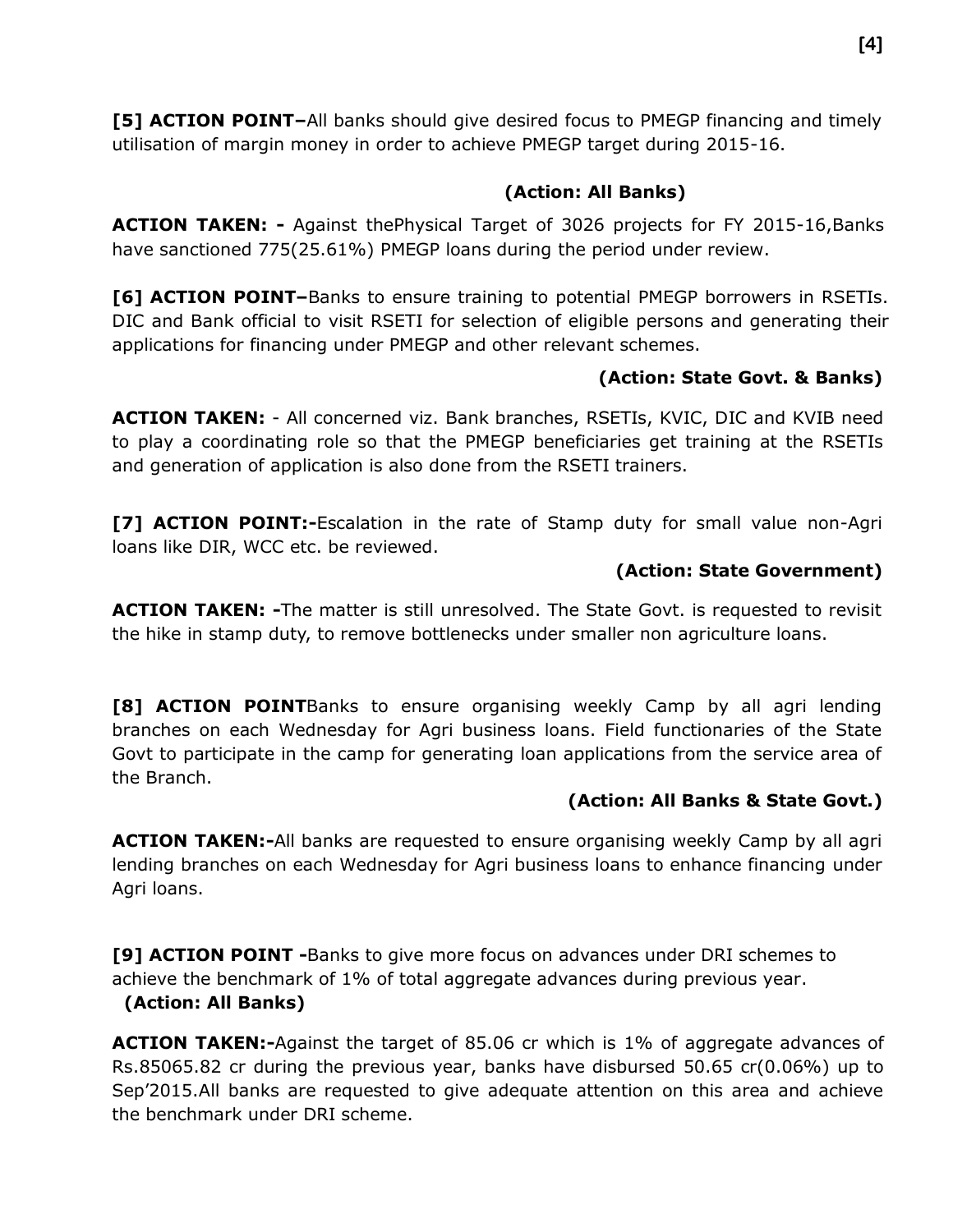**[10] ACTION POINT–**Rupay cards to be issued to all eligible farmers, while issuing and renewal of KCC.

### **(Action: All Banks)**

**ACTION TAKEN:-**The Banks have issued 906282 ATM cards to farmers up to Sept 2015. All Banks are requested to issue Rupay Cards to all the eligible KCC borrowers

**[11] ACTION POINT –**Banks to ensure use of common format for account opening & 1<sup>st</sup> dose credit linkage of SHGs.

## **(Action: All Banks)**

**ACTION TAKEN:-** Most banks have started using the common format but confirmation from all the banks is still awaited. All banks to confirm the use of common format for the purpose.

**[12] ACTION POINT –**Necessary instruction to be issued to the district authorities for disposal of pending certificate cases already provided to SDC-Banking of each district.

## **(Action: State Government)**

**ACTION TAKEN:-**No information on this count has been received by SLBC.

**[13] ACTION POINT** – The Principal Secretary (Co-operative) and Reserve Bank of India to arrange a review meeting for resolving the issues faced by Co-operative bank. **(Action: State Government, Bihar State Co-op Bank & Reserve Bank of India)** 

**ACTION TAKEN:-**A meeting to resolve the issues faced by Co-operative banks is scheduled to be held on 25<sup>th</sup> November 2015.

**[14] ACTION POINT –** System of giving reward to best performing bank for financing under Education Loan to be introduced.

## **(Action: State Government)**

**ACTION TAKEN:-**A meeting to reward to best performing bank for financing under Education Loan is scheduled to be held on  $25<sup>th</sup>$  November 2015.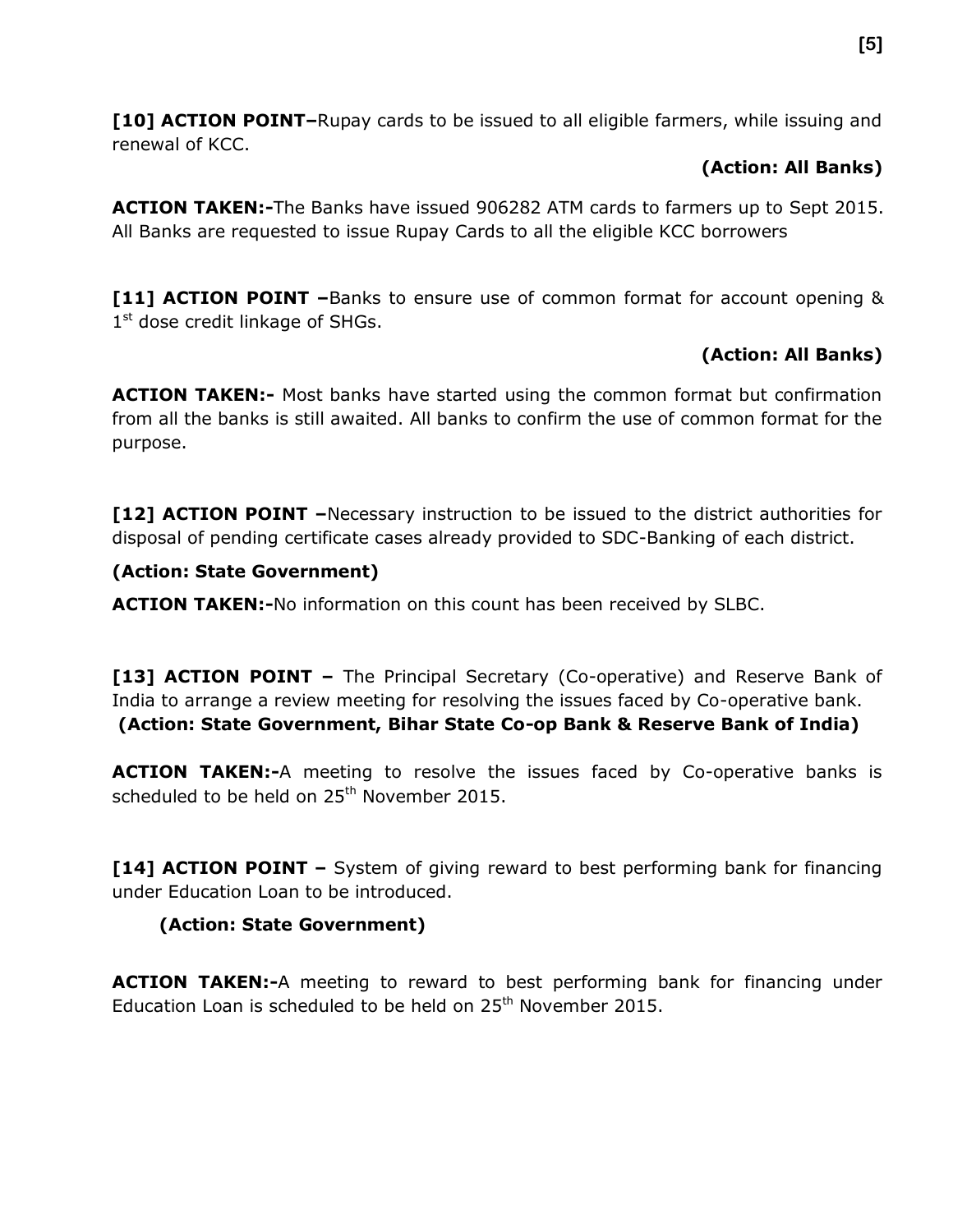### **STATE LEVEL BANKERS' COMMITTEE, BIHAR KEY INDICATORS (ALL BANKS)**

(Rs. in Crore)

| SI.<br>No. | <b>ITEMS</b>                                                                                                            | <b>SEPT'14</b> | <b>SEPT'15</b> | <b>Bench</b><br>-mark |
|------------|-------------------------------------------------------------------------------------------------------------------------|----------------|----------------|-----------------------|
| 1          | <b>DEPOSITS</b>                                                                                                         | 191827.91      | 220667.03      |                       |
| 2          | <b>ADVANCES</b>                                                                                                         | 70272.67       | 85065.82       |                       |
| 3          | ADVANCES INCLUDING ADVANCES<br><b>GRANTED TO UNITS IN BIHAR BY</b><br><b>BRANCHES OPERATING OUTSIDE</b><br><b>BIHAR</b> | 78154.53       | 92656.89       |                       |
| 4          | ADVANCES INCLUDING RIDF                                                                                                 | 82082.53       | 97475.89       |                       |
| 5          | <b>CD RATIO</b>                                                                                                         | 42.79%         | 44.17%         |                       |
| 6          | PRIORITY SECTOR ADVANCES                                                                                                | 49899.64       | 56138.42       |                       |
| 7          | SHARE OF PSA IN TOTAL ADV<br>(SL.NO.2)(%)                                                                               | 71.01%         | 65.99%         | 40%                   |
| 8          | AGRICULTURAL ADV.                                                                                                       | 28391.86       | 30056.04       |                       |
| 9          | SHARE OF AGL. ADV IN TOTAL ADV<br>$(SL.NO.2)$ $(\% )$                                                                   | 40.40%         | 35.33%         | 18%                   |
| 10         | MSME ADV.                                                                                                               | 11502.38       | 18673.53       |                       |
| 11         | SHARE OF MSE ADV. IN PSA (%)                                                                                            | 23.05%         | 33.26%         |                       |
| 12         | ADV. TO WEAKER SEC.                                                                                                     | 19452.86       | 23114.17       |                       |
| 13         | SHARE OF WEAKER SEC. IN PSA (%)                                                                                         | 38.98%         | 41.17%         | 25%                   |
| 14         | DRI ADV.                                                                                                                | 69.65          | 50.65          |                       |
| 15         | SHARE OF DRI ADV TOTAL ADV<br>$(SI.No.2)$ $(\% )$                                                                       | 0.10%          | 0.06%          | $1\%$                 |
| 16         | ADV. TO WOMEN (DISBURSEMENT)                                                                                            | 2168.20        | 1707.34        |                       |
| 17         | SHARE OF ADV. TO WOMEN IN<br>DISBURSEMENT (%)                                                                           | 6.77%          | 4.45%          | 5%                    |
| 18         | TOTAL NUMBER OF BRANCHES                                                                                                | 6044           | 6464           |                       |
| A          | <b>RURAL</b>                                                                                                            | 3529           | 3620           |                       |
| B          | <b>SEMI-URBAN</b>                                                                                                       | 1387           | 1605           |                       |
| C          | <b>URBAN</b>                                                                                                            | 1128           | 1239           |                       |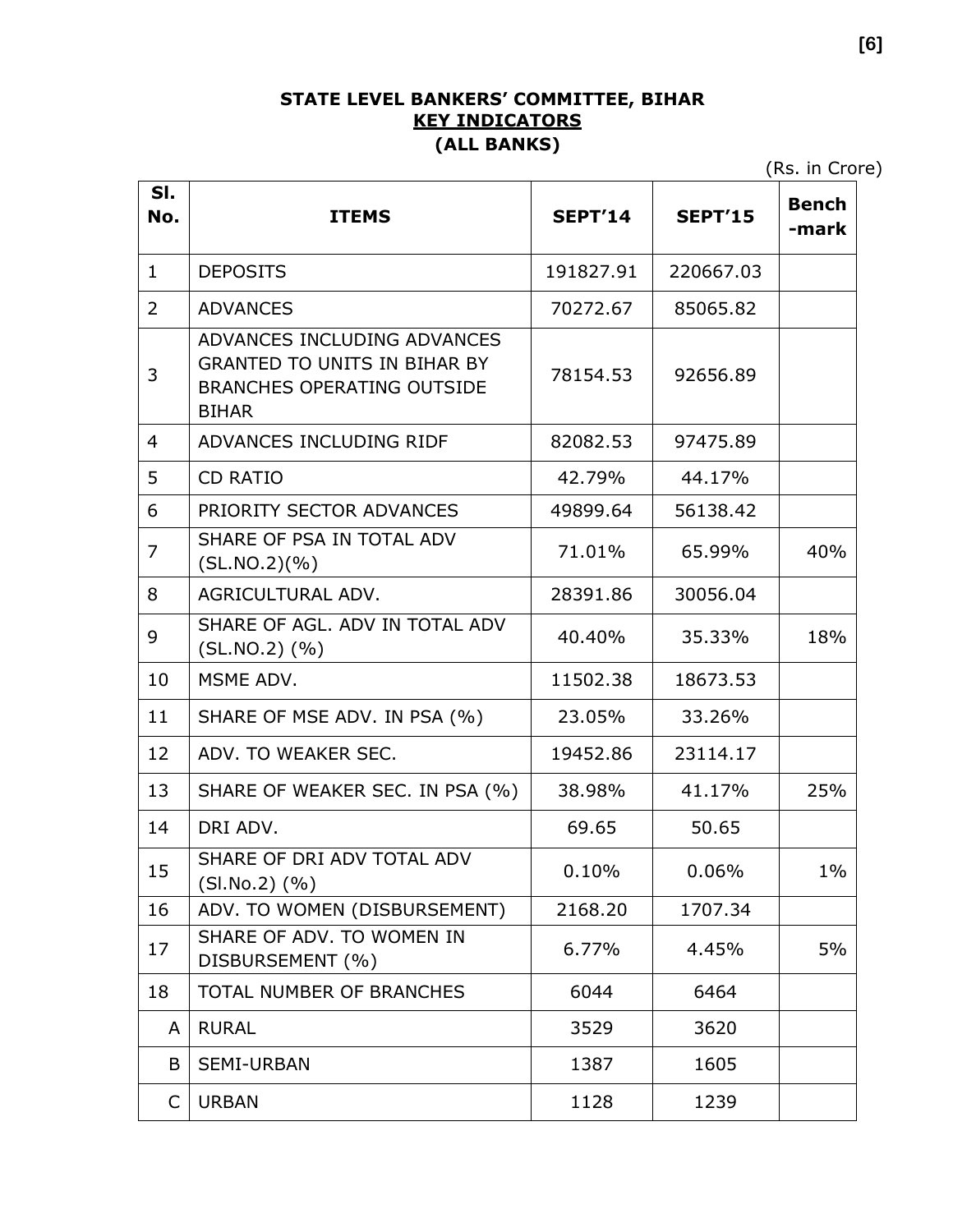# AGENDA-III

## **REVIEW OF PERFORMANCE UNDER ACP DURING THE FINANCIAL YEAR 2015-16 UP TO SEPTEMBER'2015**

The performance of Banks under the Annual Credit Plan 2015-16 up to September'2015,is as under:-

|              |               |                    | (Rs. in Crore) |
|--------------|---------------|--------------------|----------------|
| <b>Banks</b> | <b>Target</b> | <b>Achievement</b> | % Ach.         |
| Comm. Banks  | 65032         | 28809              | 44.30          |
| Co-op. Banks | 1000          | 246                | 24.70          |
| <b>RRBs</b>  | 17968         | 9325               | 51.90          |
| Total        | 84000         | 38380              | 45.69          |

Sector-wise break-up of targets and achievement:

(Rs. in Crore)

| <b>Sector</b> | <b>Target</b> | <b>Achievement</b> | % Ach. |
|---------------|---------------|--------------------|--------|
| Agriculture   | 42500         | 18808              | 44.25  |
| <b>SME</b>    | 12000         | 6869               | 57.24  |
| <b>OPS</b>    | 7500          | 2911               | 38.82  |
| <b>TPS</b>    | 62000         | 28588              | 46.11  |
| <b>NPS</b>    | 22000         | 9792               | 44.51  |
| Total         | 84000         | 38380              | 45.69  |

Bank-wise and district-wise position is furnished on **Page-8A to 8D.**

#### **COMPARATIVE PERFORMANCE UNDER ACP Ason Sept' 2015vis-a-vis Sept' 2014**

(Rs. in Crore)

|              | 2015-16 |       |                             | 2014-15       | <b>YOY</b> |                      |                             |  |
|--------------|---------|-------|-----------------------------|---------------|------------|----------------------|-----------------------------|--|
| <b>Banks</b> | Target  | Ach.  | $\frac{1}{2}$<br><b>Ach</b> | <b>Target</b> | Ach.       | $\frac{1}{2}$<br>Ach | increase<br>in disb.<br>(%) |  |
| Comm         | 65032   | 28809 | 44.30                       | 57166         | 24433      | 42.74                | 18%                         |  |
| $Co$ -op     | 1000    | 246   | 24.70                       | 1003          | 211        | 21.02                | 17%                         |  |
| <b>RRBs</b>  | 17968   | 9325  | 51.90                       | 15831         | 7362       | 46.50                | 27%                         |  |
| Total        | 84000   | 38380 | 45.69                       | 74000         | 32006      | 43.25                | 20%                         |  |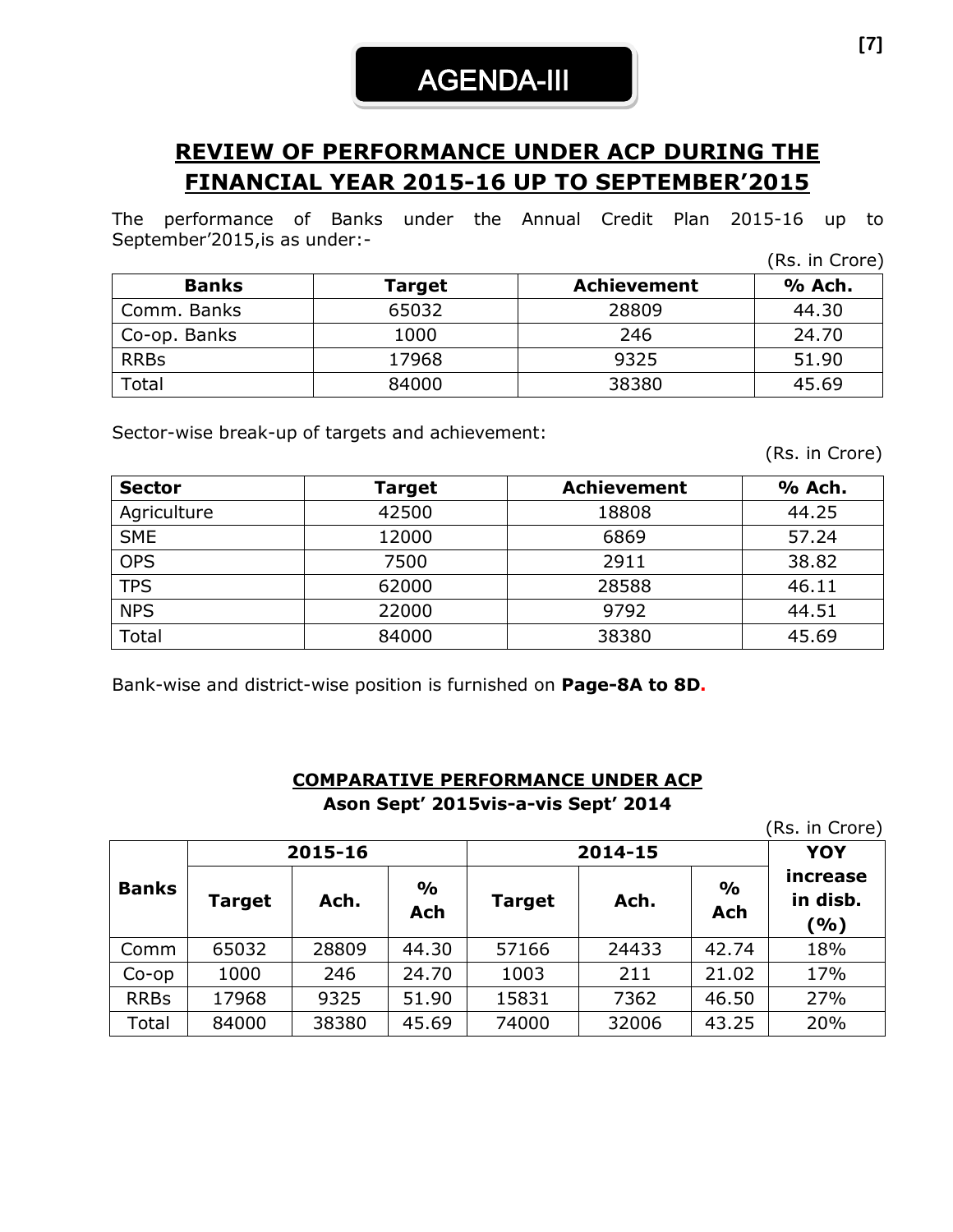#### **SECTOR-WISE PERFORMANCE:**

(Rs. in Crore)

|               |               | 2015-16 |       |        | YOY   |       |                              |
|---------------|---------------|---------|-------|--------|-------|-------|------------------------------|
| <b>Sector</b> | <b>Target</b> | Ach.    | % Ach | Target | Ach.  | % Ach | increase<br>in disb.<br>( %) |
| Agl.          | 42500         | 18808   | 44.25 | 36000  | 15773 | 43.82 | 19%                          |
| <b>MSE</b>    | 12000         | 6869    | 57.24 | 8500   | 4727  | 55.61 | 45%                          |
| <b>OPS</b>    | 7500          | 2911    | 38.82 | 7500   | 3021  | 40.28 | $-03%$                       |
| <b>TPS</b>    | 62000         | 28588   | 46.11 | 52000  | 23521 | 45.23 | 22%                          |
| <b>NPS</b>    | 22000         | 9792    | 44.51 | 22000  | 8485  | 38.57 | 15%                          |
| <b>Total</b>  | 84000         | 38380   | 45.69 | 74000  | 32006 | 43.25 | 20%                          |

The overall achievement of target during the period under review is 45.69%, as against 43.25% recorded during corresponding period last year. In absolute terms, Banks have disbursed substantially higher quantum of loan(6374Cr. i.e 120% of last year) during the period under review, than that of last year. It may be observed that all banks i.e CommercialBanks, Co-op Banks&RRBs have recorded impressivegrowthin their loan disbursements vis-a-vis their performance over the same period last year.Sectorwiseperformance growth inall segmentsexcept OPS has been quite healthy.

## **LEAD BANK SCHEME: STRENGTHENING OF MONITORING INFORMATION SYSTEM (MIS)**

In terms of RBI's instructions in this regard, the LBS MIS- I, II & III of the state has been prepared and is placed at page No. 8E to 8Hof the Agenda Book for information of the House.

LBS-IV and V which relates to financial inclusion, is also placed at page no. 8I to 8Pof the Agenda Book.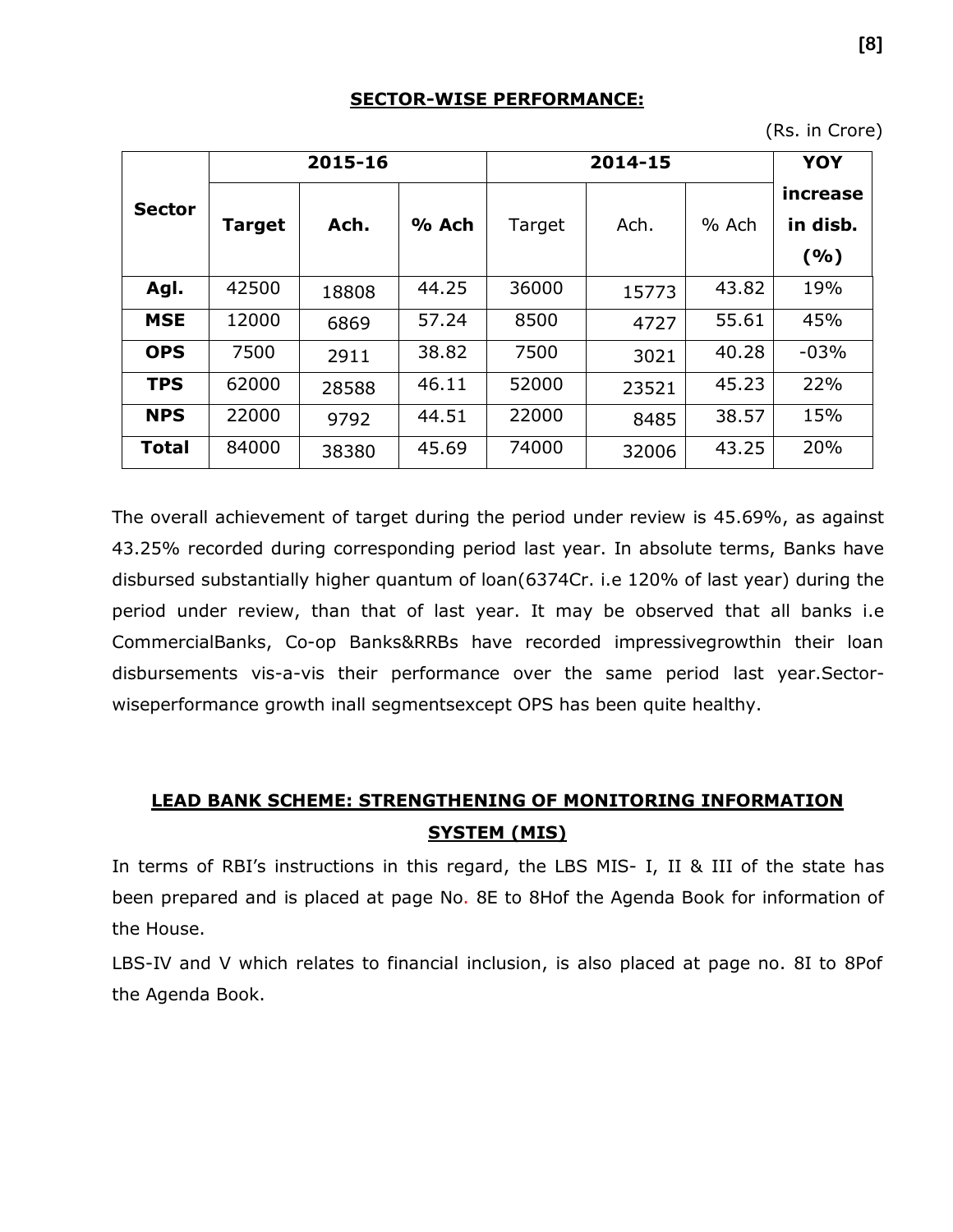# AGENDA-IV

### **PROPOSED BRANCH OPENING DURING FY 2015-16**

Against the annual target of opening of 527 branches, in2015-16 Banks have opened 167 branches (Page No.-9A)during the period under review, which is 32% of the total target for FY 2015-16. Since the Banks have set their own target for opening of branches during FY 2015-16, they are requested to give more thrust in opening of branches during the remaining part of FY to achieve the targets.

While opening the brick & mortar branches in rural areas during the current year all Banks are requested to give preference to unbanked villages having population of 10000 & abovea detailed list of which has already been provided.

The Bank & District-wise information on Branch Network, ATM Network, ATM Card issued and Point of Sale Terminals is placed at Page No. 9B &9C for information.



## **EDUCATION LOAN**

ProvidingEducation loan to the meritorious and needy students to enable them meet the expenses of higher studies not only in the State but also outside the State in India and abroad is one of the priorities of the Banks in the state.

A copy of the Bank-wise target and achievement thereagainst is placed at page No.9Dof the Agenda Book.

During the FY 2015-16, Education Loan amounting to Rs 532.66 Crores was sanctioned to 11641students and loan amounting to Rs. 430.37 Crore were disbursed among 11469 students. The achievement of all banks taken together is 23.28% of the targets allocated. It is below the level achieved during the corresponding period of last year. It was suggested by Chief Minister, Bihar during 52<sup>nd</sup>SLBC that the quantum of sanction of Education loan needs to be enhanced but banks performance shows it otherwise. Controlling Head of all banks are requested to give focussed attention to financing under Education Loan in order to cover all the deserving student and to achieve the allotted target for the year.

For giving further boost to the Education Loan in the state, two Education Loan camps were organised at all the district headquarters by the State Government on  $11^{\text{th}}$ & 25<sup>th</sup> August, in which the aspiring students submitted their application for obtaining Education Loan and the same was forwarded to the Banks for disposal. Data with respect to the No. of applications received and disposal in the camps is placed at page no.9G of the Agenda Book.

The bank-wise data on outstanding amount of Education loan as on 30.09.2015 is placed at page no.9Eof Agenda Book.

## **HOUSING LOAN**

Loan amounting to Rs.1239.79 Crore was sanctioned to 7287 beneficiaries by Banks during the FY 2015-16, which shows an achievement of 30%of the target allocated. Out of these, Housing Loan amounting to Rs. 1025.74 Cr has been disbursed among 7206 beneficiaries. The Bank-wise performance during the review period is placed at PageNo.9F.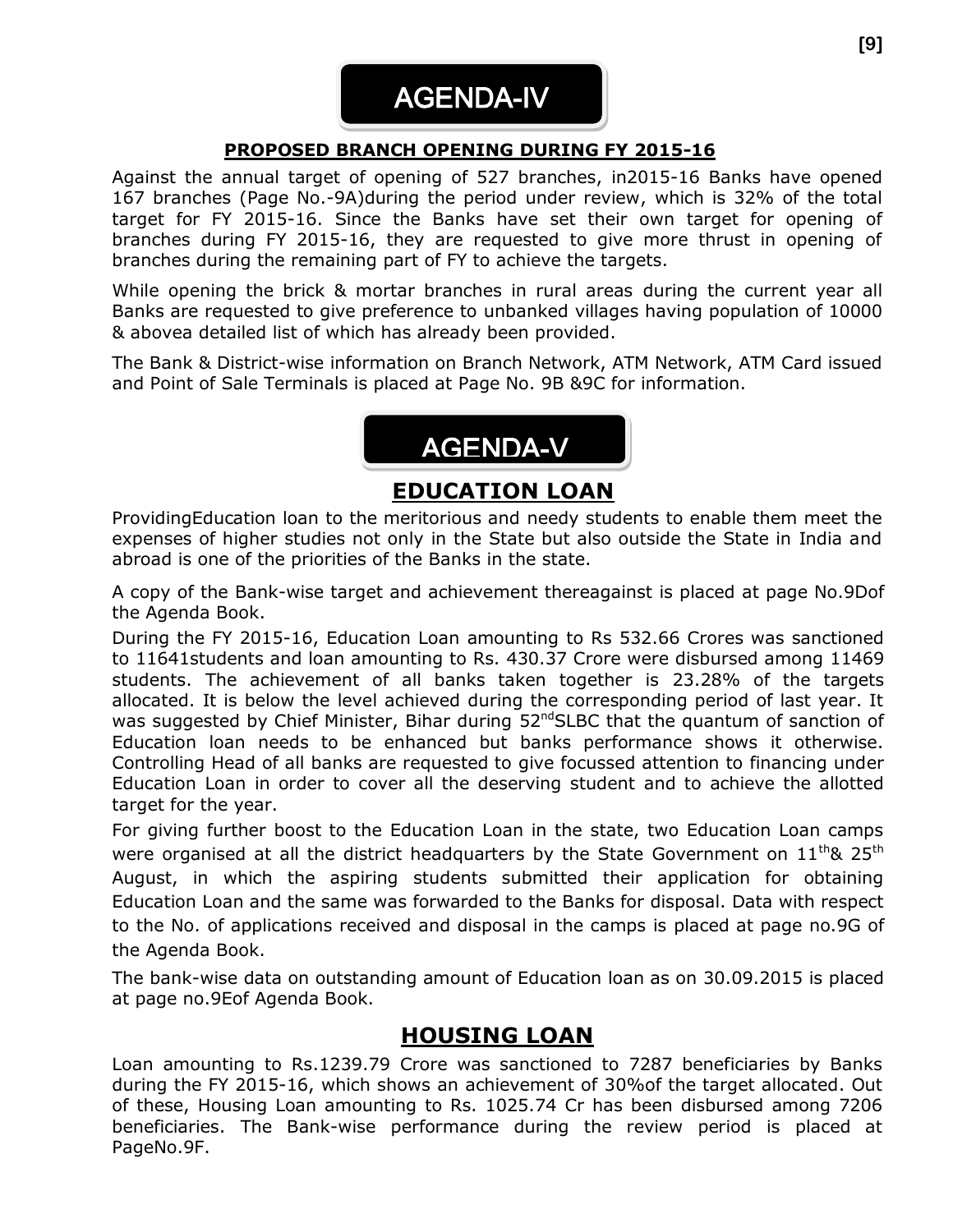# AGENDA-VI

#### **PM'S NEW 15-POINT PROGRAMME FOR WELFARE OF MINORITY COMMUNITY**

In accordance with the guidelines issued by the Government of India in this regard, Banks have to ensure that within the overall target for Priority Sector lending (PSA), 15% of PSA is provided to Minority Communities.

With this objective in view, 121 minority concentrated districts in the country have been identified exclusively for monitoring the credit flow to minority communities. In Bihar, the following seven districts are identified for the purpose :-(i) Kishanganj (ii) Araria (iii) Purnea (iv) Katihar (v) Sitamarhi (vi) Darbhanga and (vii) West Champaran .

In these identified districts, total priority sector loans (PSA) outstanding as on 30.09.2015 was Rs 8445.85 Crore (No. of borrowers:1010516) out of which loans amounting to Rs.3975.34 Crores (47% of PSA) were provided to 440134 (43%of PSA) borrowers belonging to minority communities. The amount provided to minority communities by banks in the above mentioned districts ranges from 31 to 77%. Thus, all the districts have achieved the target of providing more than 15% of their priority sector loans to persons belonging to minority communities.

| LENDING TO MINORITY COMMUNITIES |                                                |                                   |        |                                             |        |                                      |      |  |  |
|---------------------------------|------------------------------------------------|-----------------------------------|--------|---------------------------------------------|--------|--------------------------------------|------|--|--|
|                                 | AS ON 30 <sup>th</sup> Sep'2015 (Amt. in Lacs) |                                   |        |                                             |        |                                      |      |  |  |
| SL.                             | Minority<br>Concentrated                       | <b>Priority Sector</b><br>Advance |        | Out of (A) Total<br>Advances to<br>Minority |        | %age<br>Share of<br>Minority         |      |  |  |
| No.                             | Districts in<br><b>Bihar</b>                   | (A)                               |        | (B)                                         |        | Advance<br>$B$ to $A$ $\overline{)}$ |      |  |  |
|                                 |                                                | No.                               | Amt.   | No.                                         | Amt.   | No.                                  | Amt. |  |  |
| 1                               | <b>ARARIA</b>                                  | 81925                             | 81415  | 60624                                       | 49663  | 74                                   | 61   |  |  |
| $\overline{2}$                  | <b>PURNEA</b>                                  | 150165                            | 148835 | 64571                                       | 63999  | 43                                   | 43   |  |  |
| 3                               | <b>KATIHAR</b>                                 | 221220                            | 120090 | 64153                                       | 50437  | 29                                   | 42   |  |  |
| $\overline{4}$                  | <b>KISHANGANJ</b>                              | 82430                             | 62965  | 61822                                       | 48483  | 75                                   | 77   |  |  |
| 5                               | <b>DARBHANGA</b>                               | 227030                            | 187970 | 99893                                       | 93985  | 44                                   | 50   |  |  |
| 6                               | <b>SITAMARHI</b>                               | 93630                             | 102020 | 24343                                       | 31626  | 26                                   | 31   |  |  |
| 7                               | W CHAMPARAN                                    | 154116                            | 141290 | 64728                                       | 59341  | 42                                   | 42   |  |  |
|                                 | <b>TOTAL</b>                                   | 1010516                           | 844585 | 440134                                      | 397534 | 43                                   | 47   |  |  |

District-wise performance regarding loans extended to minority communities in the identified districts is furnished below**.**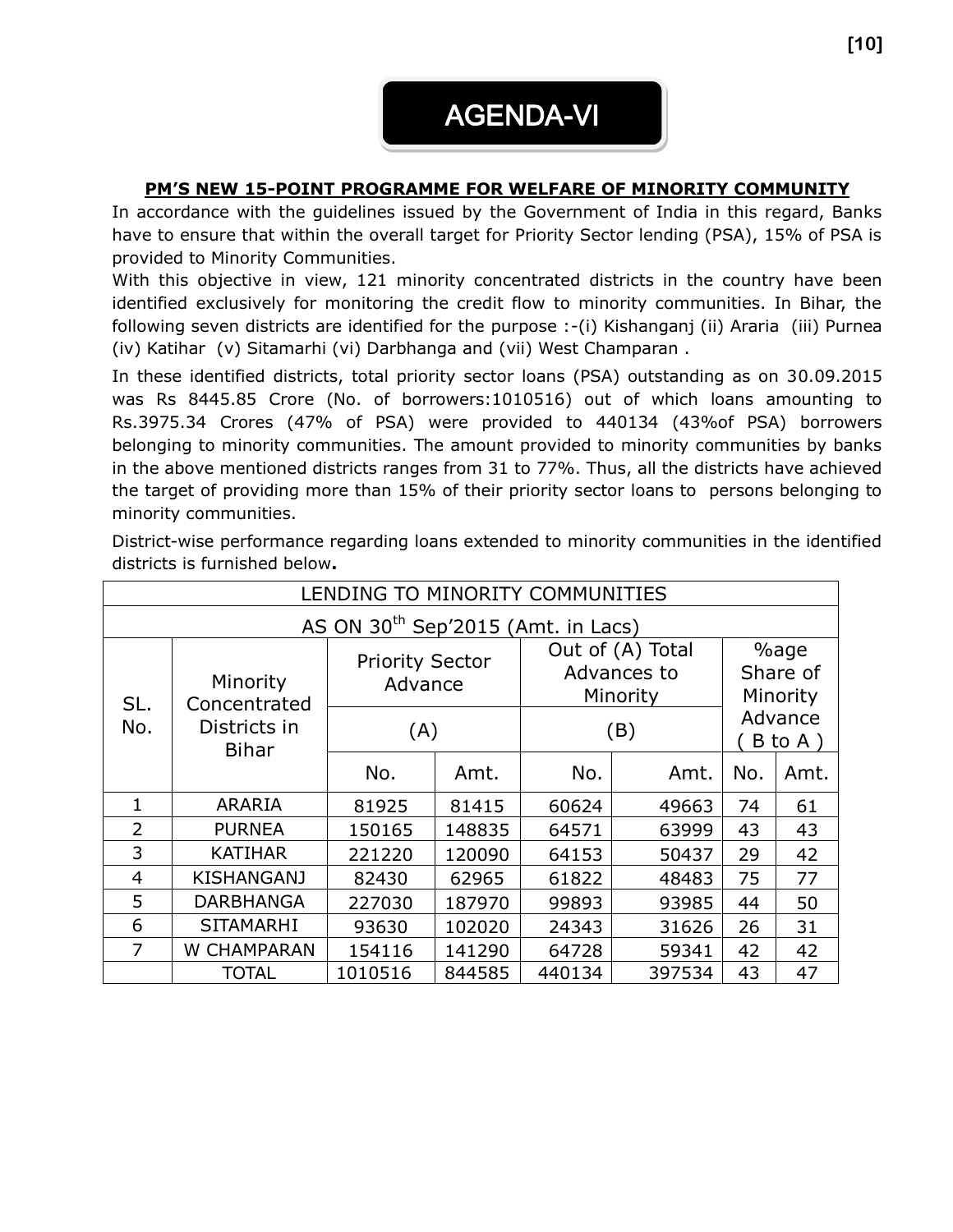#### **PRADHAN MANTRI JAN-DHAN YOJANA**

Three Social Security Schemes were launched by the Hon'ble Prime Minister on 09.05.2015 as a second phase of PMJDY.

#### **PRADHAN MANTRI SURAKSHA BIMA YOJNA**

Under the scheme, persons having savings bank account and aged between 18 to 70 yrs can be insured for a sum of Rs.2.00 lacs against accidental death on a payment of small premium of Rs.12/-per year. The coverage is available also in case of complete or partial disability. The premium is to be debited automatically from the SB A/C on the basis of authorisation by the customer. The insurance is effective from  $1<sup>st</sup>$  June to  $31<sup>st</sup>$  May each year and is renewable.

#### **PRADHAN MANTRI JIVAN JYOTI BIMA YOJNA**

This scheme also provides an insurance coverage at very low premium. Under the scheme any saving bank account holder aged between 18 to 50yrs can be insured for a sum of Rs.2.00 lacs against death on a payment of yearly premium of Rs.330/-.The premium is to debited from his saving account. The insurance will be valid from  $1<sup>st</sup>$  June to  $31^{St}$  May each year and is renewable. The last date for enrollment without good health certificate has been extended up to 30.11.2015(F.No-12011/2/2015-InsII dated:- 30.09.2015).

#### **ATAL PENSION YOJNA**

Persons aged between 18 to 40yrs not having any social security coverage are eligible under this scheme. The scheme is mainly targetted to workers of unorganised sector.After attaining the age of 60yrs the contributor will get a pension between 1000 to 5000 P.M. depending upon his monthly contribution.After the death of pensioner and his spouse their nominee will be paid a lump-sum amount.

The data of enrollment as on 30.09.2015 for these three schemes is placed on page no.**11A**informationof the house.

#### **EXTENSION OF BANKING SERVICES TO ALL THE REMAINING UNBANKED VILLAGES IRRESPECTIVE OF POPULATION CRITERIA BY AUGUST 2015;**

Reserve Bank of India has instructed for providing banking facilities in all the remaining unbanked villages irrespective of population criteria i.e. all villages with population below 2000 by 14<sup>th</sup>August'2015 instead of earlier guidelines to cover by March'2016. All Banks have submitted their position as on 30.09.2015 o/a providing banking services in villages with population below 2000. The total no. of such identified villages is 27343. Till Sep'2015 **27339** such villages were covered by the Banks. Bank-wise allotment and progress as on 30.09.2015 is placed at Page **No11B** for information of the House.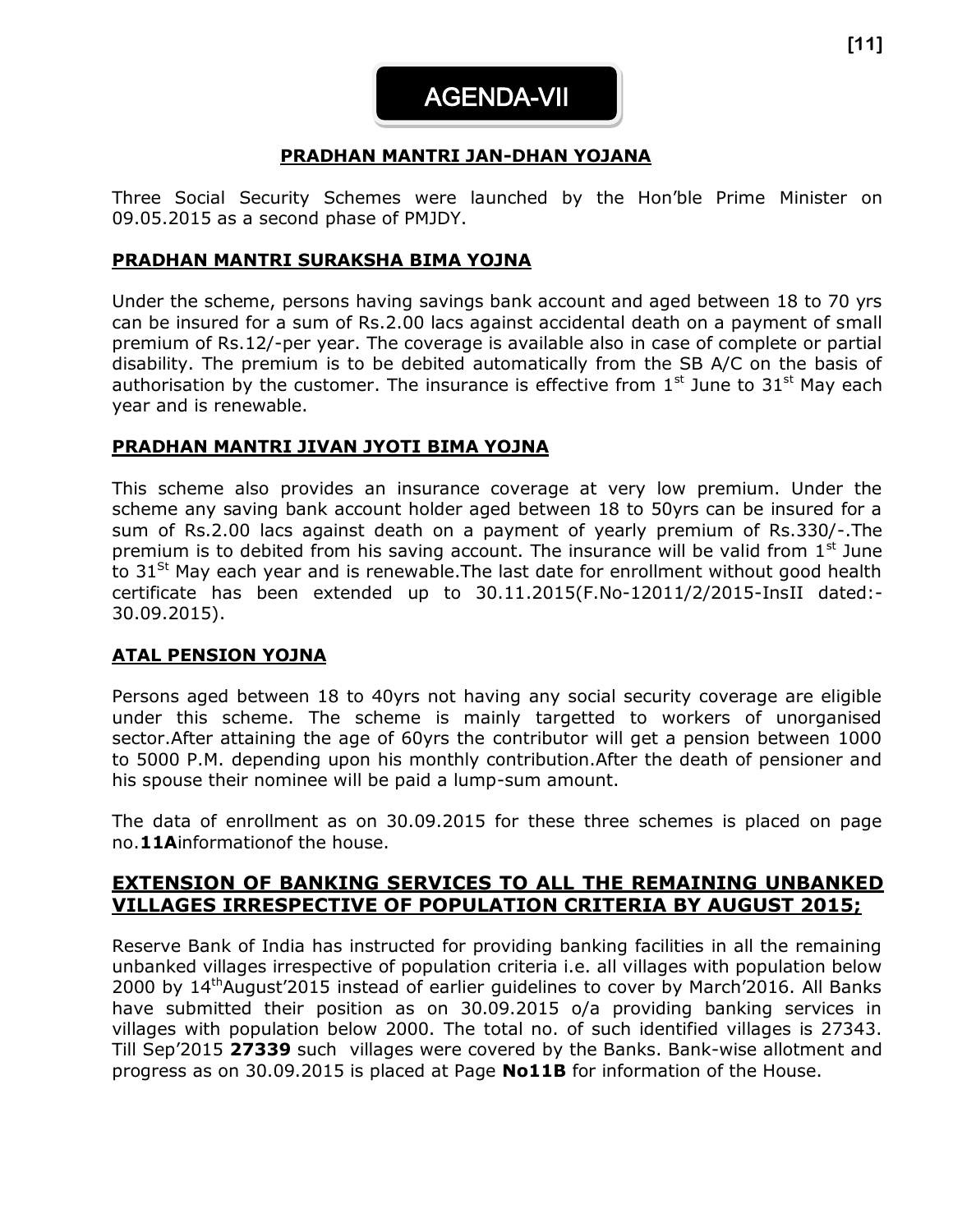## **GOVT. SPONSORED SCHEMES/PROGRAMMES**

### **(A) PRIME MINISTER'S EMPLOYMENT GENERATION PROGRAMME (PMEGP**)

Against the physical target of 3026 projects for FY 2015-16, Banks have sanctioned 775projects amounting to Rs. 49.26 Cr,which is 26% of the target. The information regarding loan sanctioned & disbursed by Banks is provided onPage No. 12A of the Agenda Book for information of the House.

Generation of loan applications, their e-tracking & sending to the concerned branches need immediate attention of the implementing agencies viz. KVIC, DIC & KVIB. The District Task Force Committee (DTFC) meeting should be organised and applications generated in adequate number. Banks are requested to ensure early disposal of applications after receipt of the same from DTFC. Bank branches should also endeavour to generate application from suitable persons so that the scheme is implemented in proper manner.As undergoing EDP training from RSETI has been made compulsory before disbursement of PMEGP loan, all concerned are requested to utilise the services of RSETIs functioning in all districts for imparting EDP to the PMEGP beneficiaries. It should also be endeavour of the bank to obtain the application from the persons trained from RSETIs for loans to be sanctioned under PMEGP.

Putting of data in e-tracking is not up to mark. KVIC needs to strengthen the system of data inputting in e-tracking. As discussed in earlier meetings, the application originating entity i.e DIC, KVIC and KVIB is not endorsing the copy of letter forwarding of application to the branches to their Controlling Authority. As such proper monitoring is becoming difficult. Even the SLBC has asked for the branch wise data of the application sent by DICs, but they have submitted only the bank wise data to SLBC which is serving no purpose. They are requested to give SLBC the granular data i.e. branch wise so that effective follow up can be done by SLBC.

## **(B) NATIONAL URBAN LIVELIHOOD MISSION (NULM)-SELF EMPLOYMENT PROGRAMME**

Urban SHGs are to be provided financial support under the National Urban Livelihood Mission (NULM) and the target in this regard has been given to the state by Govt. of India. In 42 Urban Local Bodies (ULBs) the state has been given target for financing under Self Employment Program (SEP), Social Mobilization & Institution Development (SM&ID) and Support to Urban Street Vendors (SUSV).

As allocation of wards has been done among the banks, the applications pertaining to a specific ward should be disposed by the bank/bank branch which has responsibility of the ward.

The Bank-wise and district-wise target of FY 2015-16has been fixed and circulated among all concerned.A copy of target of FY 2015-16 is placed at page no. 12B to 12K for information of the House.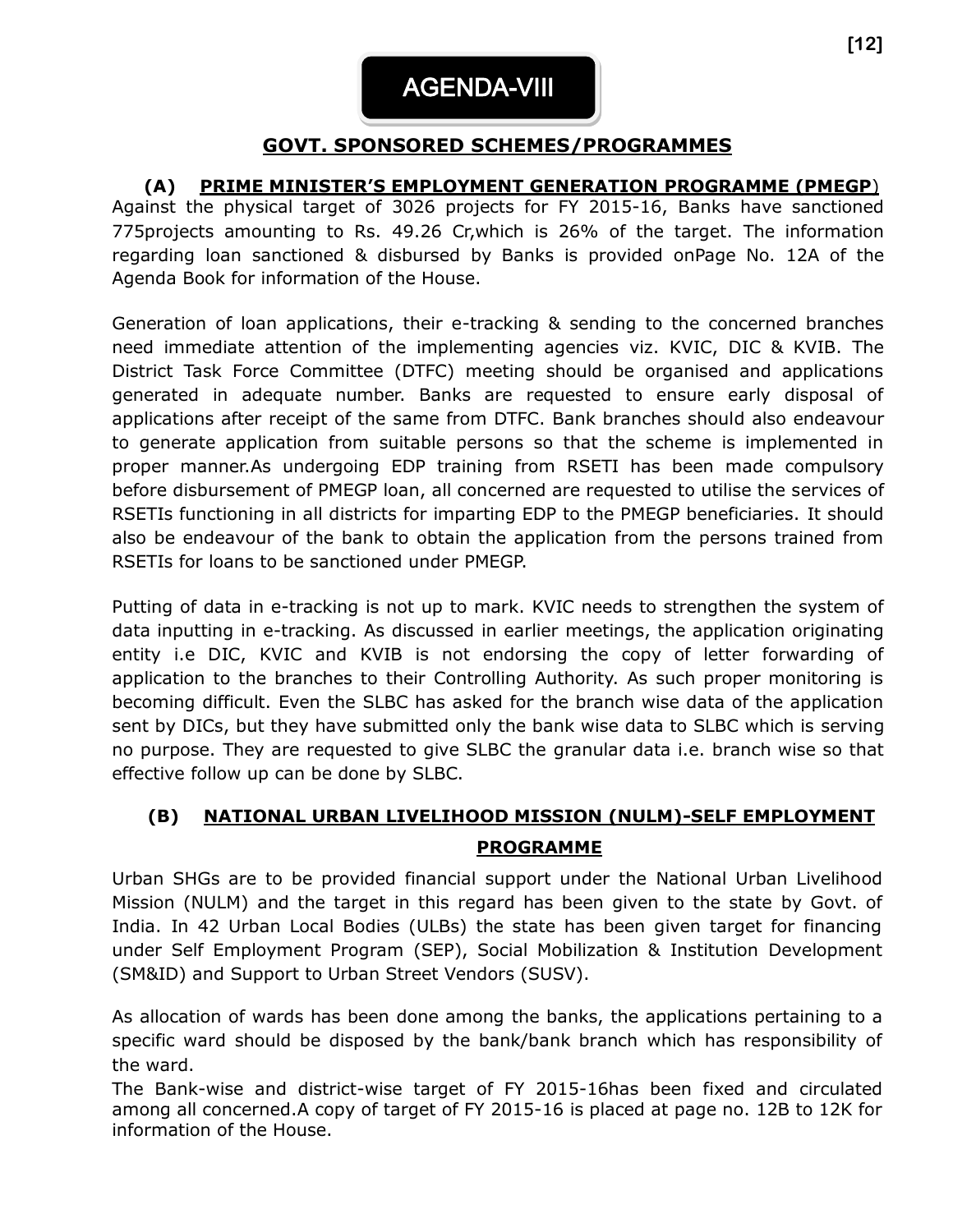## AGENDA-IX

#### **FINANCE TO SELF HELP GROUPS (SHGs)**

SHGs play a very crucial and effective role in providing timely and adequate credit and other financial services to the vulnerable and weaker sections resulting in overall economic development of the society and Banks play a facilitating role through credit linkages to them. Banks have opened savings bank account of 59587 SHGs and have credit-linked 27581SHGs during the first half of financial year 2015-16, with total Bank-finance of Rs. 152.68Crore.Bankwise SHG savings and credit-linkage,on the basis of data provided by BRLPS,during the first half of financial year is furnished on Page 13A.

The Reserve Bank of India has already advised the detailed guidelines for operationalisation of the Interest Subvention Scheme under NRLM for SHG credit. All Banks are requested to provide the stipulated interest- subvention to all eligible SHG accounts.

#### **JOINT LIABILITY GROUP**

Against the yearly target of 75,000 units, Banks have sanctioned17621 number of JLGs amounting to Rs. 229.99 Crores up to thesecond quarter of financial year 2015-16. The RRBs have performed much better than the Commercial Banks with regard to credit linkage of JLGs & SHGs.As SHG & JLG are important tools to reach the so far financially excluded rural people, all Banks are requested to reach out of the weaker sections of the society through these two routes during 2015-16.

The Bank-wise performance under JLG is placed at Page No13B for information of the House.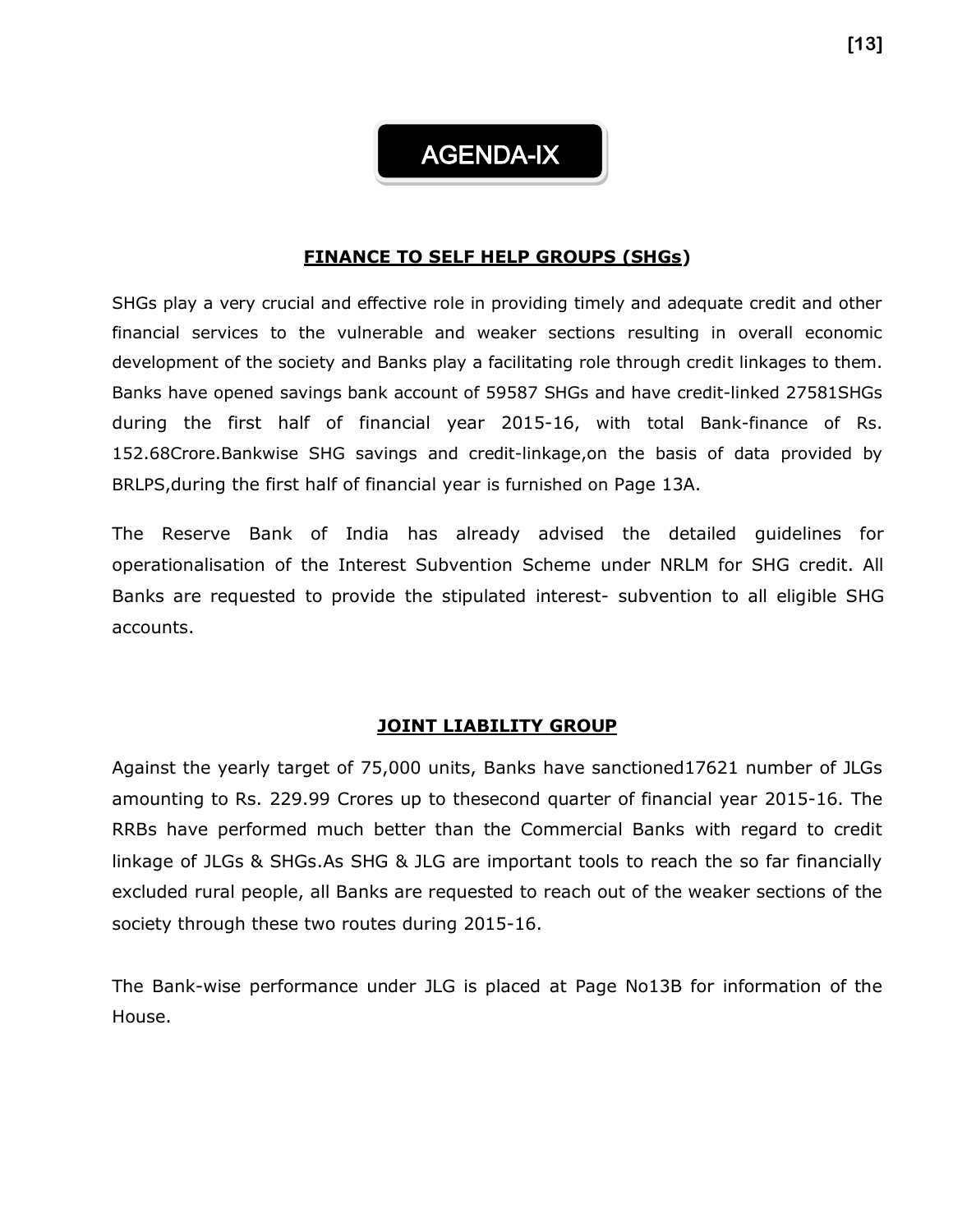## **KISAN CREDIT CARD (KCC)**

#### **REVIEW OF PROGRESS AS ON 30.09.2015**

A summarised statement of Kisan Credit Cards issued by Commercial Banks, RRBs and Co-operative Banks, vis-à-vis their respective targets, duringFY 2015-16 is given below:

|                   |              |            | <b>Sanctioned (No.)</b> | $\frac{O}{O}$ |       |
|-------------------|--------------|------------|-------------------------|---------------|-------|
| <b>Banks</b>      | Target (No.) |            | <b>Achievement</b>      |               |       |
|                   | <b>New</b>   | <b>New</b> | <b>New</b>              |               |       |
| Comm. Banks       | 918914       | 231494     | 267855                  | 499349        | 25.19 |
| <b>RRBs</b>       | 527226       | 134789     | 568967                  | 703756        | 25.57 |
| <b>TOTAL</b>      | 1446140      | 366283     | 836822                  | 1203105       | 25.33 |
| Co-op. Banks      | 53860        | 6613       | 115649                  | 122262        | 12.28 |
| <b>GRANDTOTAL</b> | 1500000      | 372896     | 952471                  | 1325367       | 24.86 |

It is evident from the above Table that Banks operating in the state have sanctioned loans to a total of 1325367 beneficiaries (New-372896& Renewal-952471) under KCC amounting to Rs. 10425.36 Crore up to thesecond quarter of FY 2015-16.

Bank-wise & District-wise performance is furnished on PageNo. 15A &15B.

#### **PROVIDING KCC TO ALL ELIGIBLE AND NON-DEFAULTER FARMERs**

In the light of the directives issued by the Ministry of Finance, Government of India, Kisan Credit Card is to be provided to all eligible and non-defaulter farmers. Modified Common Application Form, format of affidavit (for loan upto Rs. 50,000) and Checklist for KCC loan has been provided to the Agri Department, GoB with a request to circulate the same down the line to facilitate generation of loan applications from all eligible farmers. The Agriculture Department, GoB has been requested to provide village-wise list of eligible farmers to Banks, to enable them to extend credit facility to all such farmers.

The Revenue & Land Reforms Department, GOB is requested to arrange fortimely issuance of the LPCsby the concerned authorities on the prescribed formats, incorporating all required particulars.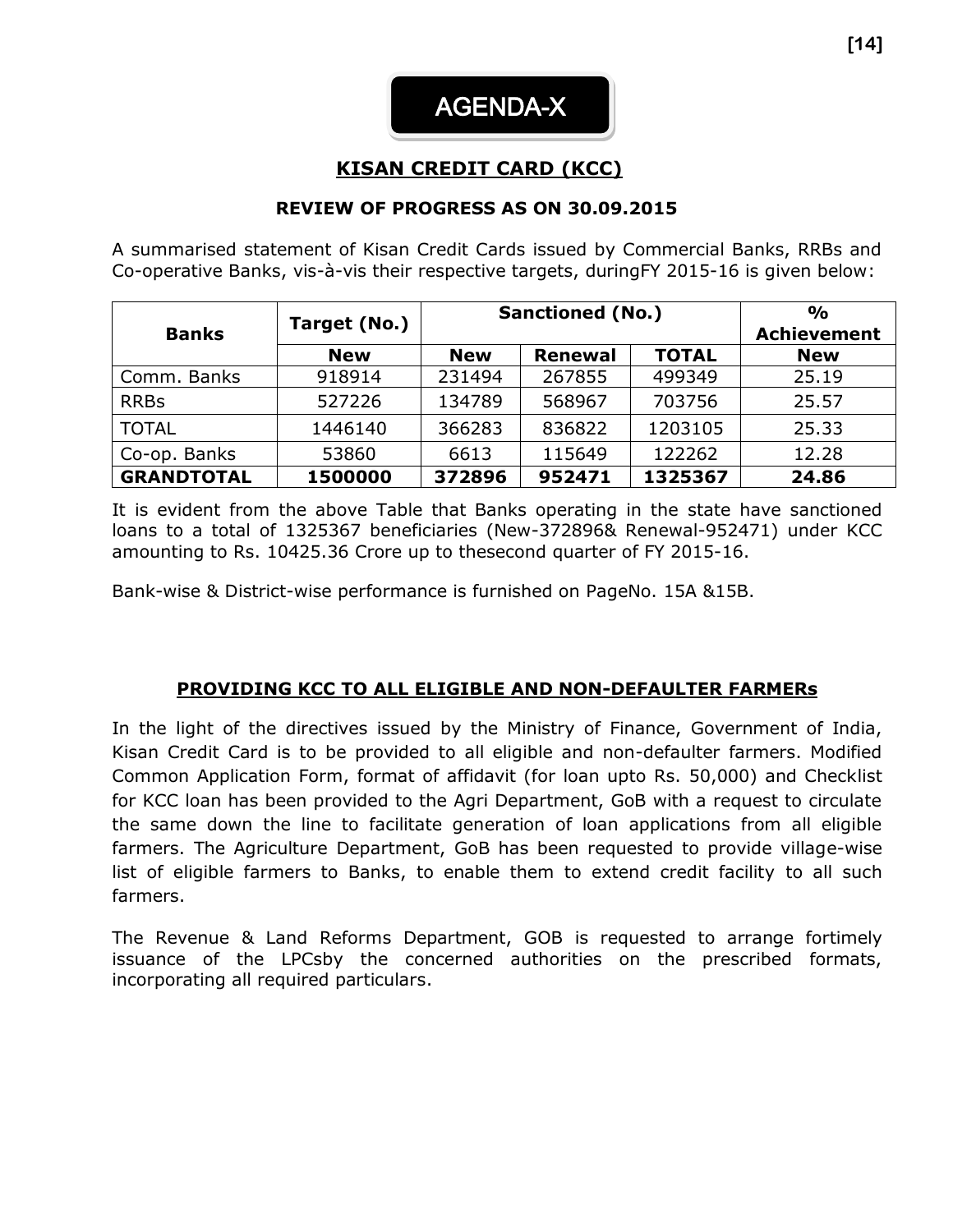#### **ISSUANCE OF ATM CARDS TO KCC HOLDERS**

As per RBI instructions, all KCC borrowers are to be issued ATM cum Debit Cards. The Bank-wise information on ATM Cards issued to KCC borrowers is placed at Page No15Cof the Agenda Book for information of the House. All Banks are requested to ensure that ATM cards are issued to all eligible KCC borrowers both at the time of new sanction as well as at the time of renewal.

#### **CROP INSURANCE SCHEME**

The Cooperative Department, Government of Bihar has allottedall districts of the State under the National Agriculture Insurance Scheme (NAIS)to Agriculture Insurance Company of India Ltd vide their Notification No. 1607 dated 19.05.2015.

Controlling Head of all banks operating in the State have been requested to instruct their operating functionaries to ensure to cover all the crop loans under crop insurance and the claims of agriculture crop insurance should be credited into the beneficiary's account within 15 days of receipt of claim and no interest should be charged in the loan account of borrowers on the claim amount, for the period beyond 15 days of receipt of claim till the date of credit. In case of interest being applied on the claim amount credited with delay beyond 15 days, it should be refunded to the beneficiaries. Controlling Head of all banks operating in the State have also been requested to instruct their operating functionaries to ensure submission of statement of crop insurance at monthly intervals to the Insurance Companies. It should also be ensured that the statement so submitted is complete in all respects.

The Minutes of the SLBC Sub-committee meeting on Agriculture held on 18.08.2015 is placed at page no. 15D to 15F for information of the House.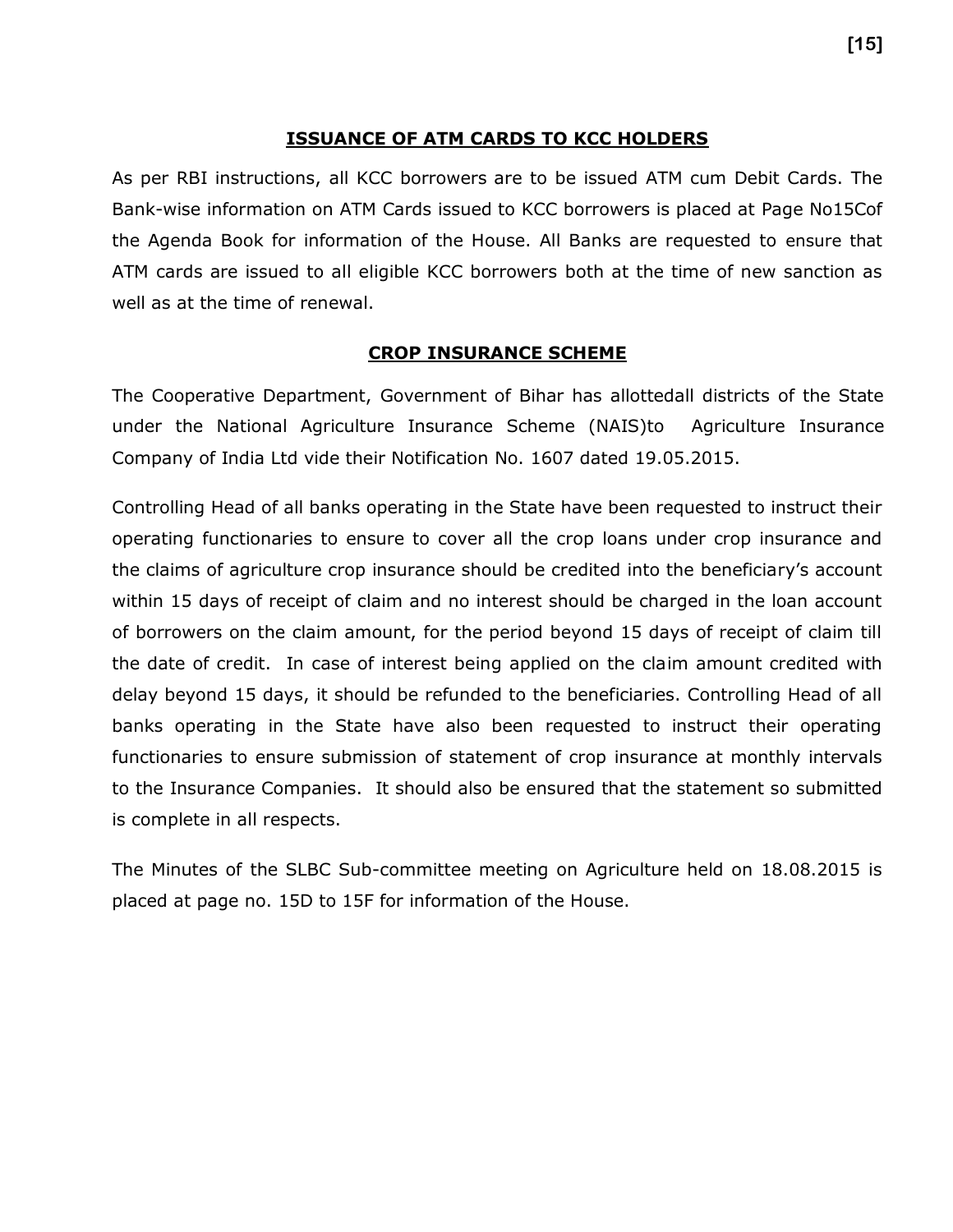AGENDA-XI

#### **DAIRY, FISHERY & POULTRY**

Banks have sanctioned loans amounting to Rs 189.74 Crore to 6511 beneficiaries under various Dairy schemes, Rs. 9.85 Crore to 266beneficiaries under Fishery schemes and Rs. 149.05 Crore to 3633beneficiaries under Poultry schemes up to the second quarter of FY 2015-16. Bank wise performance is furnished on page no.16A to 16C. All banks are requested to increase their lending under these sectors to achieve their annual target.

#### **FARM MECHANISATION**

Against the financial target of Rs.2902.44 Crore for the year 2015-16, Banks have sanctioned loans amounting to Rs. 403.42 Crore to 15589 farmers for purchasing farm equipments. Bank-wise target and performance is furnished on Page no.16Dfor information.

Controlling head of all Banks are requested to advise their branches to initiate requisite measures to increase lending under the scheme.

#### **ADVANCES GRANTED TO UNITS PROVIDING STORAGE FACILITY**

Banks have sanctioned loans amounting to Rs. 47.65 Crore to 82 farmers for storage facility up to the  $2^{nd}$  quarter of financial year 2015-16.All banks are requested to pay more attention towards financing under the scheme as there is a huge demand for storage facility.

Bank- wise target and performance is furnished on Page No. 16Efor information.

#### **AGRICULTURE TERM LOAN (ATL**)

Against the financial target of Rs.14651.10 Crore for the year 2015-16, Banks have sanctioned loans amounting to Rs. 8602.86 Crore to 291240 farmers.

Bank-wise target and performance is furnished on Page no. 16F for information.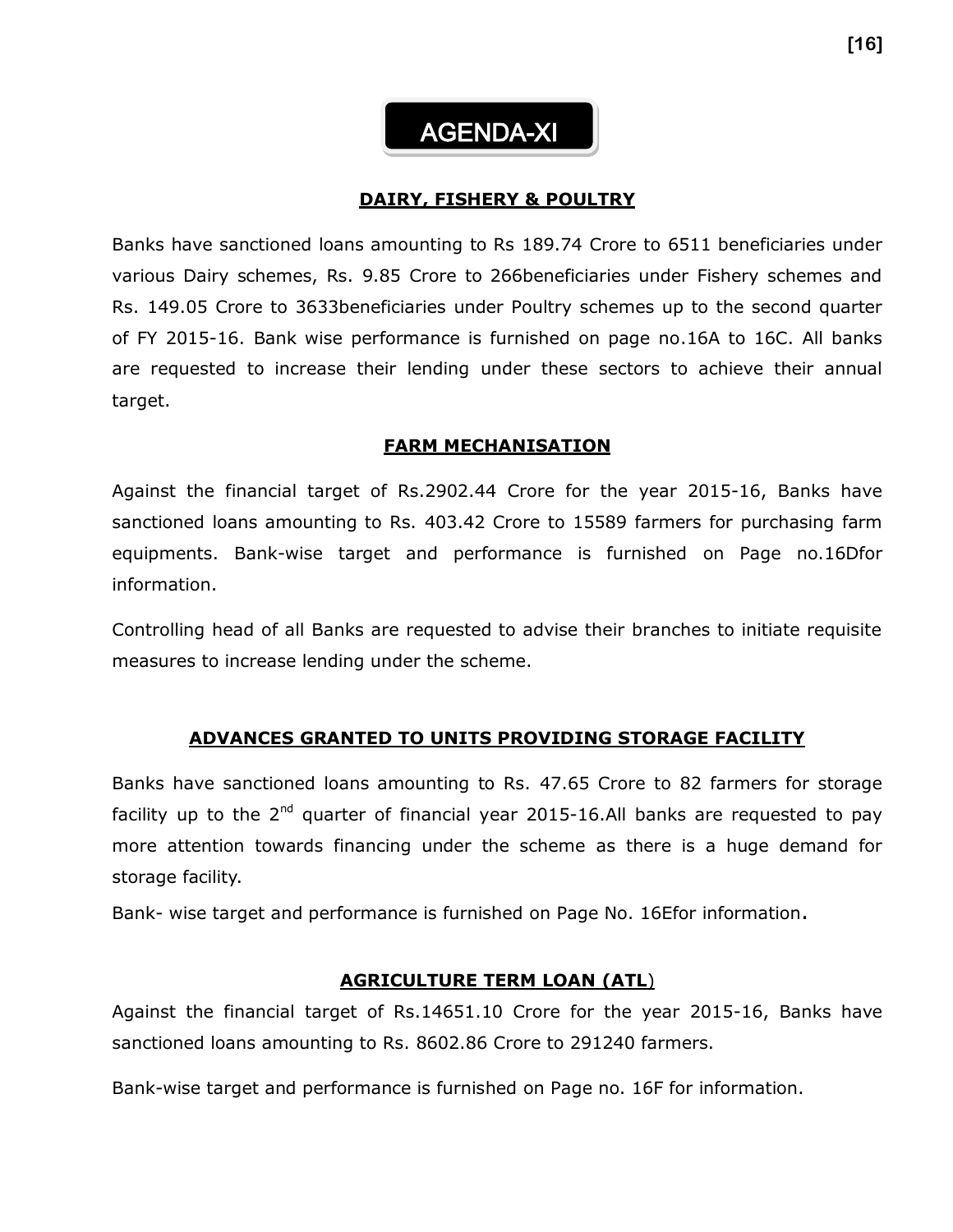# **CD RATIO (As on 30.09.2015)**

(Rs. in Crore)

| <b>Bank</b>                  | <b>Deposits</b> | <b>Advances</b> | <b>CD</b> ratio |
|------------------------------|-----------------|-----------------|-----------------|
| Comm. Banks                  | 195965          | 79564           | 40.60           |
| Co-op. Banks                 | 2190            | 1187            | 54.18           |
| <b>RRBs</b>                  | 22512           | 11906           | 52.89           |
| Total                        | 220667          | 92657           | 41.99           |
| <b>RIDF</b>                  |                 | 4818            |                 |
| Total (Advances +RIDF)       | 220667          | 97475           | 44.17           |
| Investment                   |                 | 6529            |                 |
| Grand Total (Adv.+RIDF+Inv.) | 220667          | 104004          | 47.13           |

As at the end of Sept'2015, CD Ratio of the state stood at 44.17% which shows an increase of 138 basis points as compared to Sept'2014. If write-off to the tune of Rs.158.75Crores had not taken place during the period, the CD ratio of the State would have increased by another 07bps. The CD ratio of the State would have improved further by 224 basis points, had the State Government utilised the total amount of Rs.9756.08Crore (as on 30.09.2015), sanctioned under RIDF. As on 30<sup>TH</sup>Sept, 2015only 49% of the amount sanctioned under RIDF was utilised by the Government of Bihar.

Only Siwan district (23.41%) has less than 25% CD ratio as on 30.09.2015. Controlling Head of Bank having lead responsibility in the districtis requested to instruct theLDM to coordinate with all Banks operating in the district and intensify efforts to adopt suitable strategies for improving CD ratio in the district.

Among banks Andhra Bank (15.99%) and South Indian Bank (09.18%) have CD Ratio less than 25%. These banks are requested to step up their effort to improve CD Ratio substantially.

Bank-wise and district-wise details are furnished on Pageno. 20A to 20E.

It is pertinent to mention here that an amount of Rs.7591.07Croreshave been financed to units functioning in Bihar by SBI, PNB,Allahabad Bank, Corporation Bank, Indian Overseas Bank, Vijaya Bank, IDBI bank, State Bank of Bikaner & Jaipur, Federal Bank and Axis Bankby their branches operating outside the State and the amount has been taken into account for calculating the CD ratio as per guidelines issued by the Reserve Bank of India vide their circular No.-RPCD.LBS.BC.No.47/02.13.03/2005-06 dated 9<sup>th</sup> November 2005.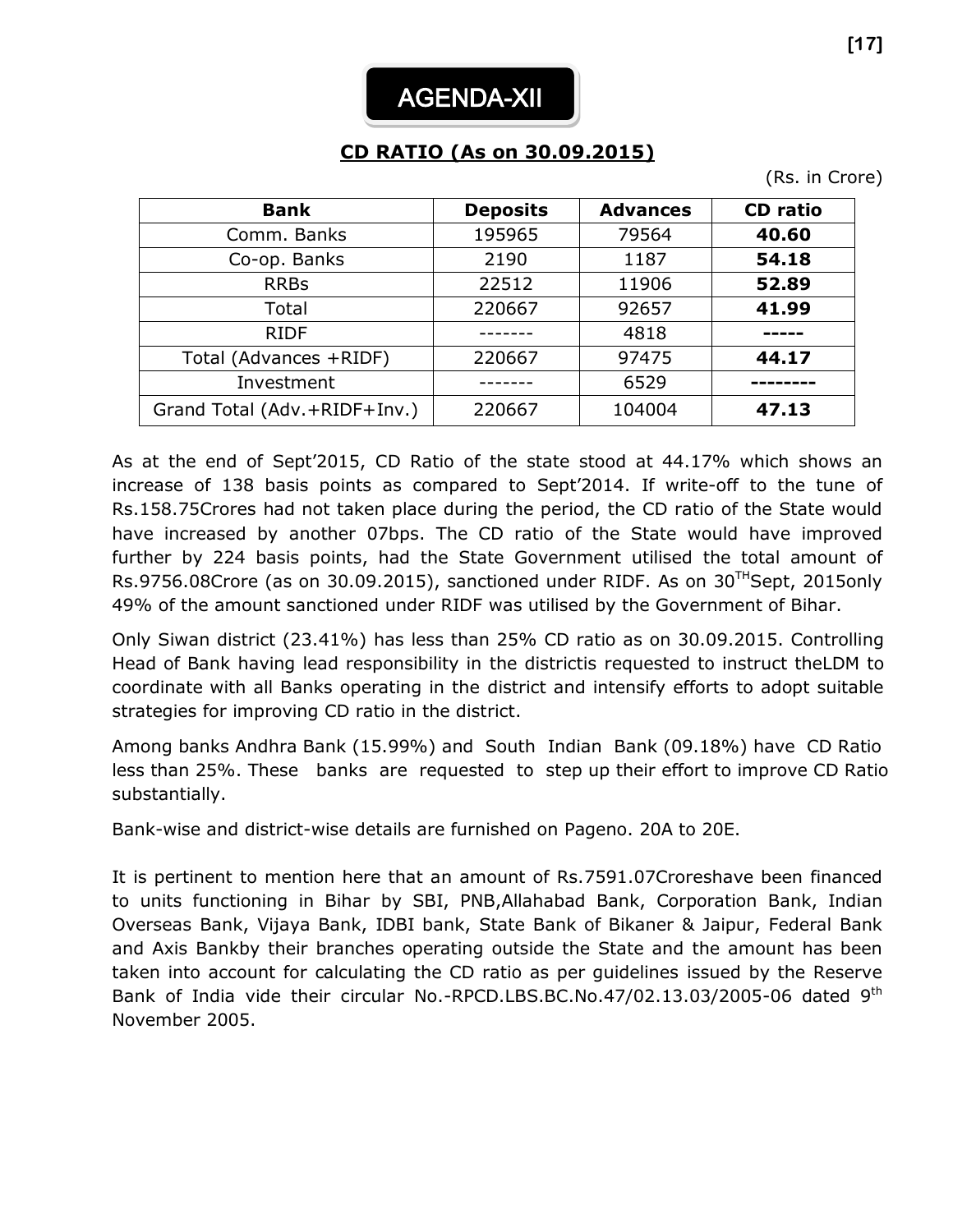## **RECOVERY**

| <b>Bank</b>  | <b>Demand raised</b> | <b>Amount recovered</b> | <b>Recovery %</b> |
|--------------|----------------------|-------------------------|-------------------|
| Comm. Banks  | 23424                | 11473                   | 48.98             |
| Co-op. Banks | 778                  | 247                     | 31.76             |
| <b>RRBs</b>  | 6443                 | 5790                    | 89.86             |
| Total        | 30645                | 17510                   | 57.14             |

A summary of the recovery data (as on 30.09.2015) is given below.(Rs.in Crore)

Recovery percentage is at 57.14% of the total demand raised by Banks as on  $30<sup>th</sup>$ Sept, 2015.The recovery position needsimprovement in order to drive the financing by Banks in the State. While the Banks are following up with the borrowers for recovery of their dues, the State government is requested to helpthe Banksin their efforts.A better recovery culture will act as an incentive for Banks to lend more.

Bank-wise position of recovery as on 30.09.2015is furnished on Page No. 20F.

With regard to disposal of top ten certificate cases of the districts, the progress has not been very encouraging.The State Government is requested to sensitize the functionaries at district level to give adequate attention towards disposal of certificate cases, execution of Possession Notice under SARFAESI Act and action against big defaulters of the district so that Banks may recover their dues from the defaulters. In the first Sub-Committee meeting of SLBC on Industries held on 30.10.2013, it was decided that monthly meeting should be conducted by SDC (Banking) in each district on Recovery & Certificate Case related issues of Banks. In the  $51<sup>st</sup>$  SLBC meeting held on 21.02.2015, top 10 certificate cases of each district was incorporated in the agenda book for recovering the dues from the defaulters. TheState Govt. is requested to suitably instruct the concerned district authorities to hold the said meeting in all Districts on regular basis for discussing all recovery related issues of Banks.

#### **NPAs& WRITE-OFF**

As on 30.09.2015, overall position of NPAs and the amount of loans written off is as under:

(Rs. in Crore)

|              | <b>Total</b> | <b>Total</b> | $%$ of     | Amt.        |
|--------------|--------------|--------------|------------|-------------|
| <b>Banks</b> | Adv.         | <b>NPA</b>   | <b>NPA</b> | written-off |
| Comm. Banks  | 71973        | 4397         | 6.11       | 159         |
| Co-op. Banks | 1187         | 272          | 11.91      |             |
| <b>RRBs</b>  | 11906        | 434          | 3.65       |             |
| <b>Total</b> | 85066        | 5103         | 6.00       | 159         |

NPA of Banks at 6.00% is a matter of great concern. All steps should be taken for bringing the NPA level below 3%.

Amount Written off and Segment-wise details of NPA amount is furnished on Page No. 20Gfor discussion and review by the House.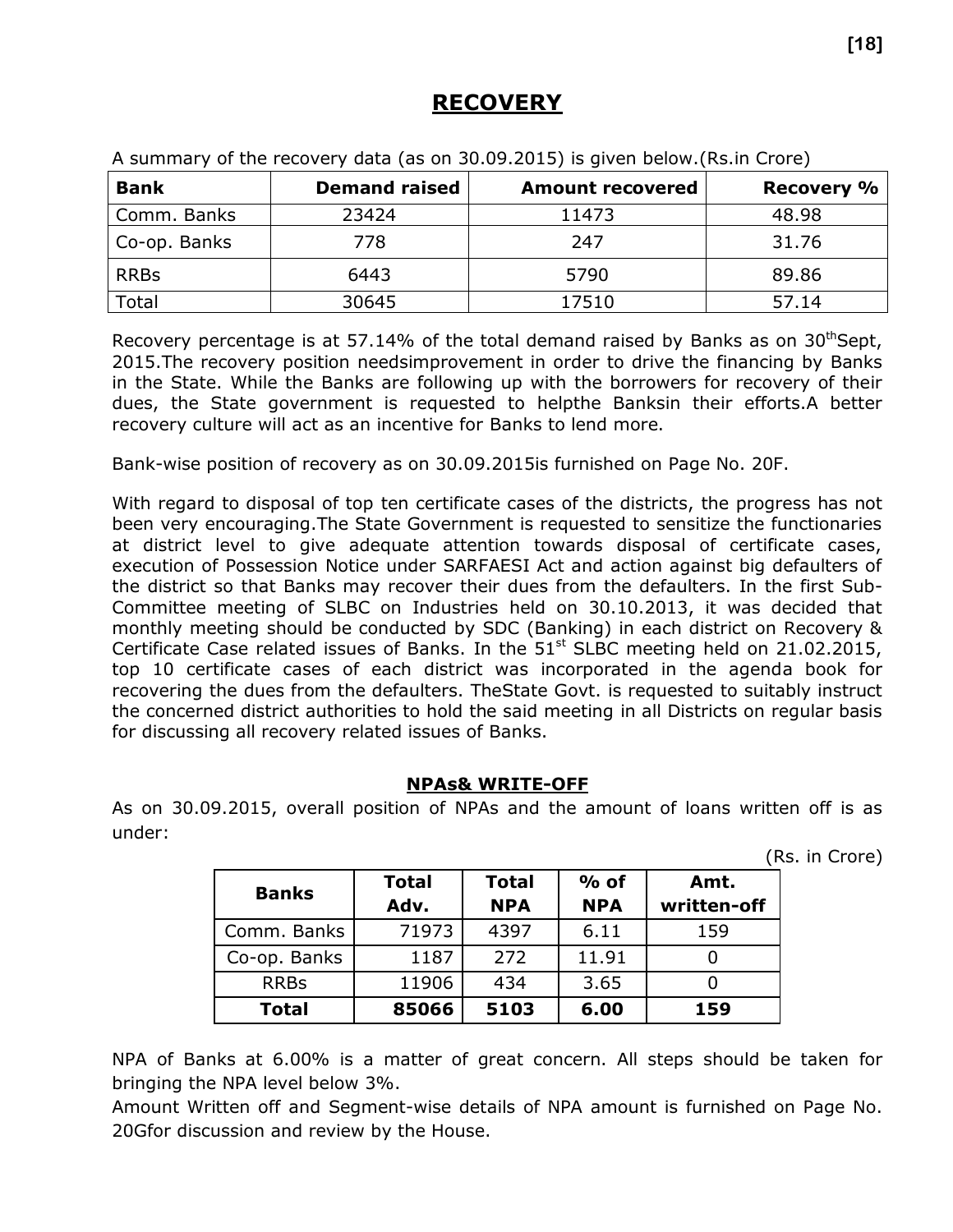#### **CERTIFICATE CASES& DISPOSAL OF TOP 10 CASES**

As on 30.09.2015, overall position of Certificate Cases filed by all Banks is furnished below:

| <b>Banks</b> | <b>Total Cases</b><br>$No.$ )As on<br>30.06.2015 | Total<br><b>Cases</b><br>(Amount)A<br>s on<br>30.06.2015 | Cases<br>filed<br>(No.)<br>During)<br>the<br>quarter) | <b>Cases</b><br>filed<br>(Amount)<br>(During<br>the<br>quarter) | Cases<br>disposed<br>of $(No.)$<br>(During<br>the<br>quarter) | Cases<br>disposed<br>оf<br>(Amount)<br>(During<br>the<br>quarter) | Pending<br>Cases<br>$No.$ )As on<br>30.09.2015 | Pending<br>Cases<br>(Amount)A<br>s on<br>30.09.2015 |
|--------------|--------------------------------------------------|----------------------------------------------------------|-------------------------------------------------------|-----------------------------------------------------------------|---------------------------------------------------------------|-------------------------------------------------------------------|------------------------------------------------|-----------------------------------------------------|
| Comm         | 350651                                           | 1871.20                                                  | 6258                                                  | 69.15                                                           | 1266                                                          | 11.42                                                             | 355643                                         | 1928.93                                             |
| $Co$ -op     | 34614                                            | 70.12                                                    | 0                                                     | 0                                                               | $\mathbf{0}$                                                  | 0                                                                 | 34614                                          | 70.12                                               |
| <b>RRBs</b>  | 23661                                            | 30.33                                                    | 1235                                                  | 13.03                                                           | 1029                                                          | 4.87                                                              | 23867                                          | 38.49                                               |
| Total        | 408926                                           | 1971.65                                                  | 7493                                                  | 82.18                                                           | 2295                                                          | 16.29                                                             | 414124                                         | 2037.54                                             |

It is evident from the above Table that during thesecondquarterof FY 2015- 16,7493cases were filed and 2295 cases were disposed off and414124cases involving Rs. 2037.54 Crore are pending at different stages. A disturbing trend in this data is that the disposal rate of certificate cases is much slower than the fresh cases filed, which results in increasing the no. and amount of pending cases in each successive quarter. This large amount of bad loans, if recovered and recycled, can further enhance disbursements by Banks. The list containing details of top 10 Certificate Cases of each district has been provided to the SDC-Banking of the respective districts for effecting recovery in these cases.However, verymeagre recovery has been made in these accounts despite regular follow up by Banks at the district level. The State Government is requested to instruct the district-administration of all districts to initiate requisite steps at their end for early disposal of the top 10 Certificate Cases. At the same time, Block-level recovery camps on the lines of credit camp, need to be organised which will helpBanks in improving their asset quality besides conveying a message to the borrowers, for timely repayment of loans.

Bank-wise no. & amount of pending certificate cases pending with amount is furnished on Page No. 20H.

#### **PRIORITY SECTOR LENDING**

As on 30.09.2015, the Benchmark of 40% for Priority Sector advanceshas been achieved by majority of the Banks. The House may notice that the ratio of Priority Sector advances to total advances is as high as 65.99% in the State, which is well above the Benchmark.Bank-wise position is furnished on Page No. 20I&20J.

<sup>(</sup>Rs. in Crore)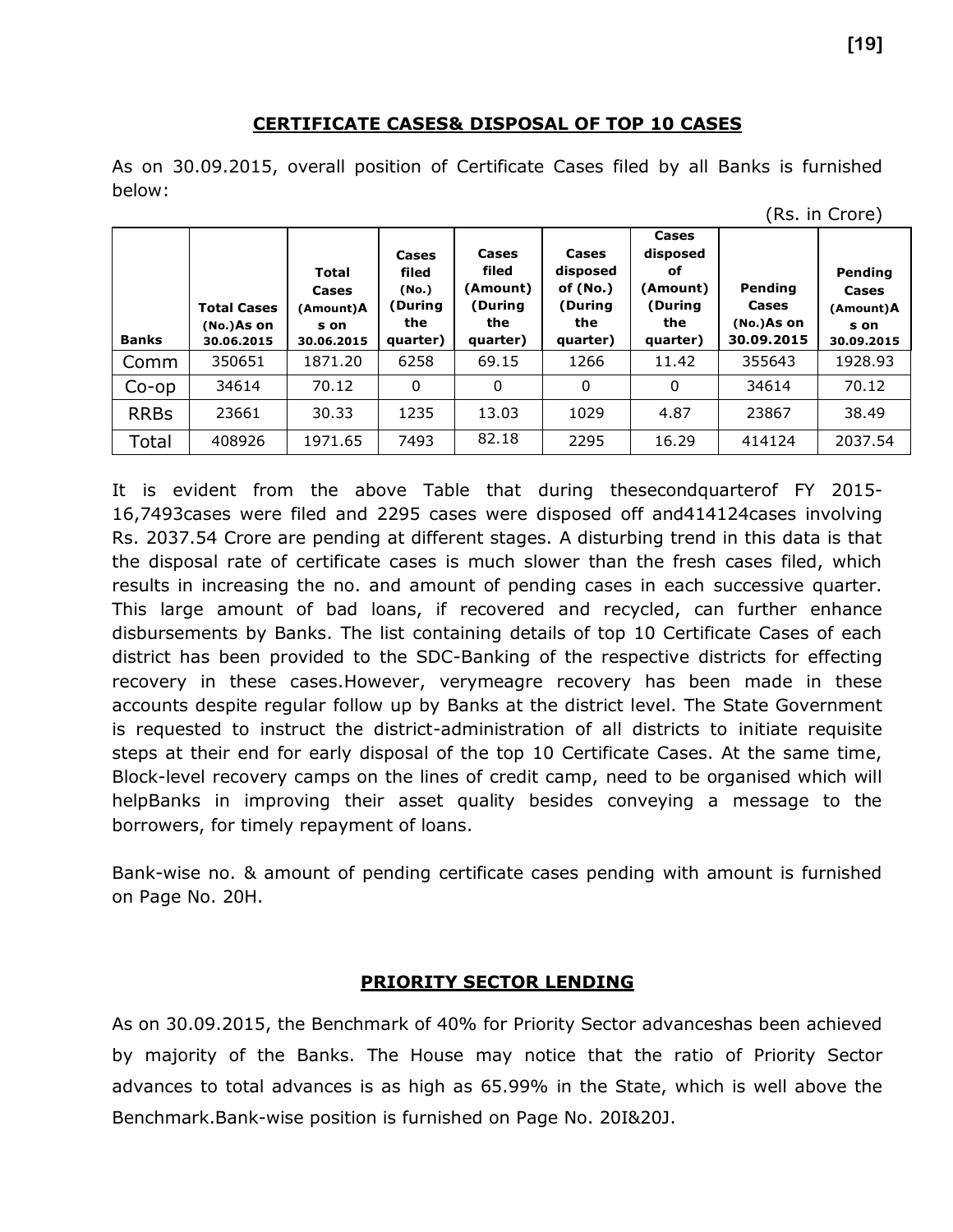#### **AGRI CREDIT**

At the State level, the ratio of Agri Credit to Total Advances stands at 35.33% as on 30.09.2015, against the national benchmark of 18%. However, a few Banks have failed to achieve the benchmark. Bank-wise position is furnished on Page No20I.

#### **DIFFERENTIAL RATE OF INTEREST (DRI)**

As on 30<sup>th</sup>Sept,2015 the aggregate advances level under DRI Scheme stands at Rs. 50.65Crore, which is 0.06% of the total advances of Rs.85065.82 Crore as on 30.09.2015.

A total of 1460beneficiaries were provided loans amounting to Rs.10.38Crore under DRI Scheme during the period under review. Out of this, 44beneficiaries were provided credit support of Rs. 0.09 Crore to complete their dwelling units under Indira Awas Yojana. Banks should provide more loans under the Scheme to the needy and eligible beneficiaries, and ensure maximum coverage of people belonging to SC/ST and women categories, apart from providing top-up Loans to the beneficiaries of Indira Awas Yojana. Also, Banks should step up financing to the rural artisans like carpenters, blacksmiths, washermen, cobblers etc. under the Scheme. Bank-wise position is furnished on PageNo.20J &20K.

#### **WEAKER SECTION**

Total loan extended by Banks to the weaker section, as on  $30<sup>th</sup>$ Sept,2015 was Rs. 23114.17Crore out of the aggregate advances of Rs.85065.82 Crorei.e. 27.17%of the total advances, against the benchmark of 10%. Further, as percentage of Priority Sector Advances, the achievement comes to 41.17%which is much better than the Benchmark of 25%.

Bank-wise position is furnished on Page No.20J.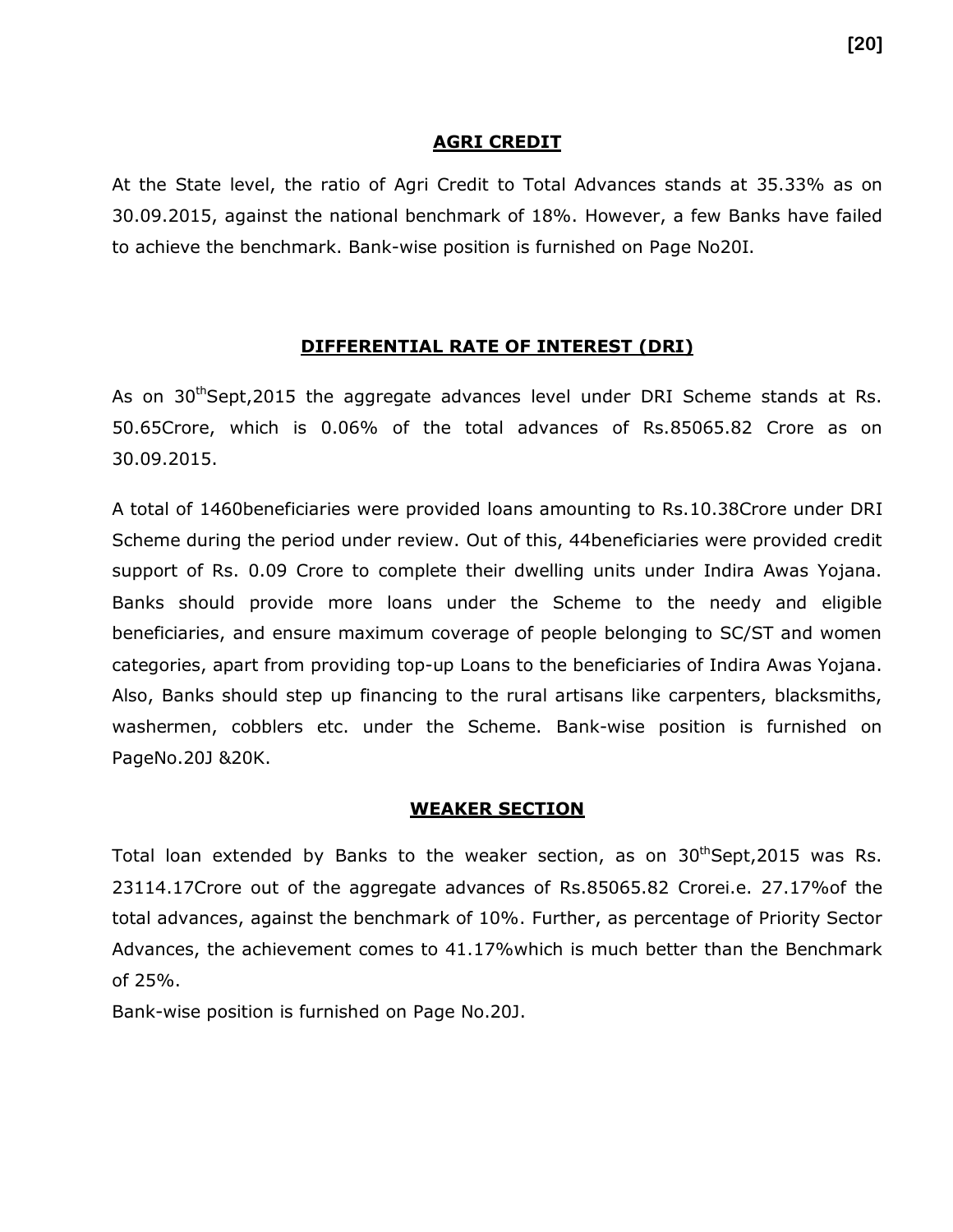#### **OPENING OF NO-FRILL ACCOUNTsAND TRANSACTIONS DONE BY BCAs**

As per information received from Banks, a total of 4749213No-Frill accounts were opened up to the second quarter of FY 2015-16. Thus, a total of 31441853No-frill accounts have been opened till 30<sup>th</sup>Sept, 2015cumulatively. Out of these, 21195873accounts are operational.

Bank& District-wise details with respect to No Frill accounts opened and transactions carried out by BCAs is furnished on Page No. 21A to 21D.

#### **EXTENDING MOBILE BANKING AND INTERNET BANKING FACILITY**

All Banks should extend mobile Banking and internet Banking facility to customers as these are not only cost-effective but also adds to customer-convenience.As per information received by SLBC, Banks have provided Mobile Banking facility to 1226769 customers whereas the facility of Internet Banking has been provided to 1895495customers. Controlling Head of all Banks operating in the State are requested to bestow their attention and initiate requisite steps for extending these facilities further as it would facilitatethe service delivery of Banks.

Bank-wise information regarding Mobile Banking and Internet Banking facility provided, is furnished on Page21E.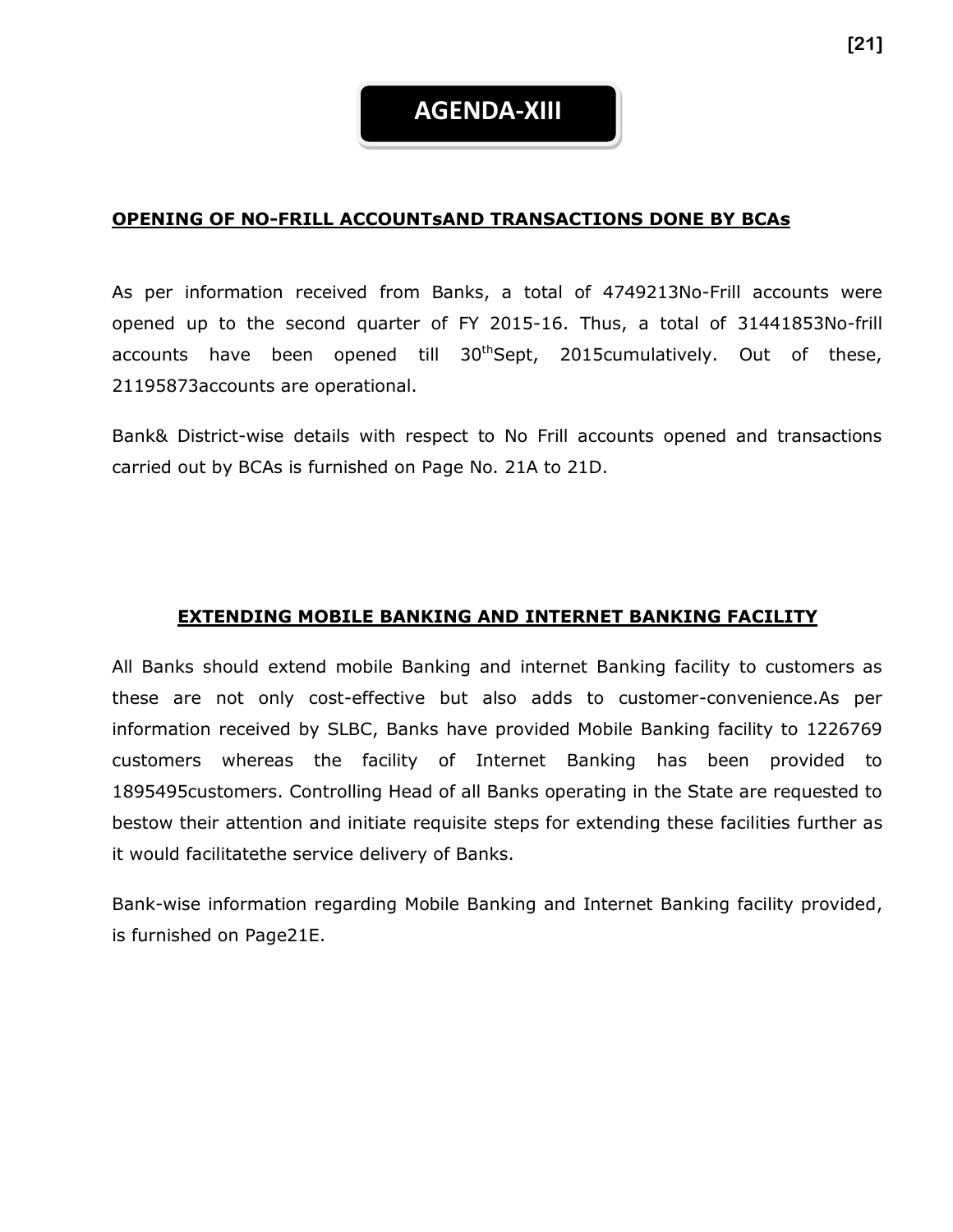## **AGENDA-XIV**

#### **IMPLEMENTATION OF FINANCIAL INCLUSION PLANS IN LWE AFFECTED DISTRICTS**

The Government of India is regularly reviewing the progress made in implementing Financial Inclusion in Left Wing Extremist (LWE) affected districts in the State of Bihar with a focus on development of Infrastructure, Credit availability, Advocacy, Livelihood development etc. There are 15 LWE affected districts in Bihar.

Banks operating in these districts are implementing financial inclusion plans on a priority basis for extending Banking facilities to these LWE affected areas. Credit extension by Banks during the  $1<sup>st</sup>$  half of financial year 2015 - 2016 in these districts is furnished below, which shows improvement in all the districts, over the same period during the last Financial Year:

| SL.<br>No.     | <b>District</b> | <b>Disbursement under</b><br><b>ACP during the Year</b><br>ended Sep'2015.<br>(Rs. in Lakh) | <b>Disbursement under</b><br><b>ACP during the Year</b><br>ended Sep'2014.<br>Rs. in Lakh) | Growth<br>(%) |
|----------------|-----------------|---------------------------------------------------------------------------------------------|--------------------------------------------------------------------------------------------|---------------|
| 1              | Arwal           | 25028                                                                                       | 17985                                                                                      | 39.16         |
| $\overline{2}$ | Aurangabad      | 84945                                                                                       | 75490                                                                                      | 12.52         |
| 3              | Bhojpur         | 121662                                                                                      | 90693                                                                                      | 34.14         |
| 4              | East Champaran  | 153464                                                                                      | 118303                                                                                     | 29.72         |
| 5              | Gaya            | 144366                                                                                      | 114791                                                                                     | 25.76         |
| 6              | Jamui           | 44063                                                                                       | 29426                                                                                      | 49.74         |
| 7              | Jehanabad       | 40180                                                                                       | 29802                                                                                      | 34.82         |
| 8              | Kaimur          | 90786                                                                                       | 72120                                                                                      | 25.88         |
| 9              | Munger          | 60693                                                                                       | 38224                                                                                      | 58.78         |
| 10             | <b>Nalanda</b>  | 81218                                                                                       | 66256                                                                                      | 22.58         |
| 11             | <b>Nawada</b>   | 41382                                                                                       | 37734                                                                                      | 9.66          |
| 12             | Patna           | 660360                                                                                      | 548597                                                                                     | 20.37         |
| 13             | Rohtas          | 132880                                                                                      | 104764                                                                                     | 26.83         |
| 14             | Sitamarhi       | 69734                                                                                       | 62714                                                                                      | 11.19         |
| 15             | West Champaran  | 121560                                                                                      | 116348                                                                                     | 4.47          |
|                | <b>TOTAL</b>    | 1872321                                                                                     | 1523247                                                                                    | 22.91         |

It is evident from the above that Banks have extended higher quantum of credit as compared to last year in the LWE affected Districts.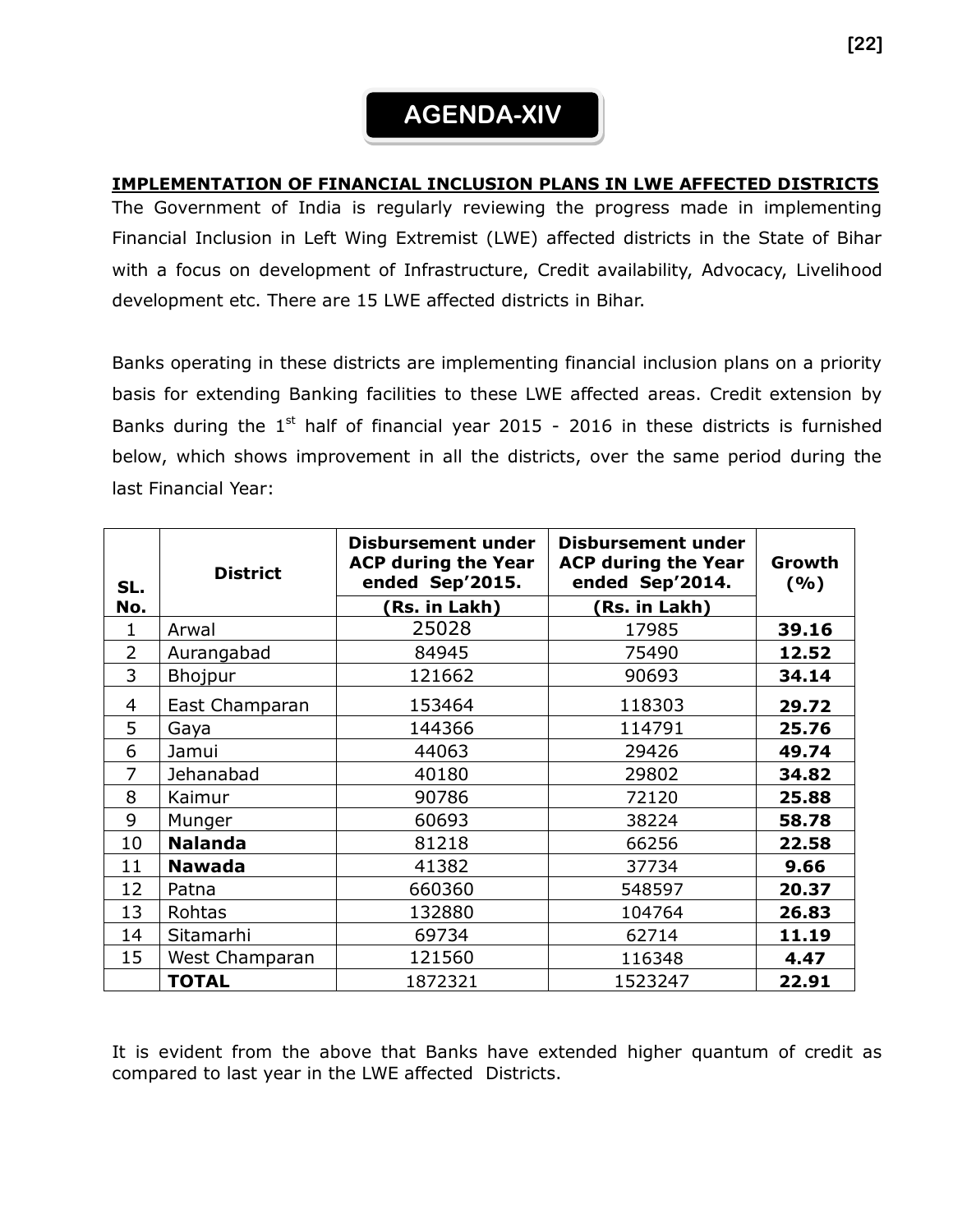## **AGENDA-XV**

## **INVESTIGATION OF CYBER FRAUD& COUNTERFEIT NOTES DETECTED BY BANKS**

As per the suggestion of DFS, Govt. of India, investigation of cyber frauds and other related issues is a regular agenda item of all SLBCs across the country. Controlling Head of all Banks operating in the State are requested to bring to the notice of the State Government occurrences of cyber fraud and detection of counterfeit notes so that appropriate steps may be initiated by the Government in this regard. At the State Head Quarter a separate wing has been established for speedy investigation and disposal of cases related to cyber crime.

**AGENDA-XVI**

#### **FUNCTIONING OF RURAL SELF EMPLOYMENT TRAINING INSTITUTEs (RSETIs)**

RSETIs are functional in all the 38 districts of the State. They are engaged in skill development of the unemployed youth for undertaking self employment venture/ wage employment. Up to the quarter ending Sept'2015 of the financial year,473training programmes have been organised and 13416youth were imparted training by the RSETIs. Altogether 105682persons have been trained by the RSETIs in the State by organizing 3802programmes since inception. The detailed information pertaining to RSETIs in the State is placed on Page No.24Afor information.

Controlling Head of all Banks operating in the State have been requested to arrange to issue instructions to all their branches to sponsor at least 5 trainees in a financial year to the RSETI functioning in the district and also to provide credit-linkage to at least 5 RSETI trained persons in a financial year. This will help the trained youth to start their own venture and also improve the grading of RSETIs as settlement of trainees is a key parameter for grading by GoI.

Under the PMEGP Scheme, the beneficiaries are to be provided training before loan is disbursed to them. The KVIC, KVIB & DIC are requested to utilise the Training facilities available at the RSETIs for PMEGP beneficiaries.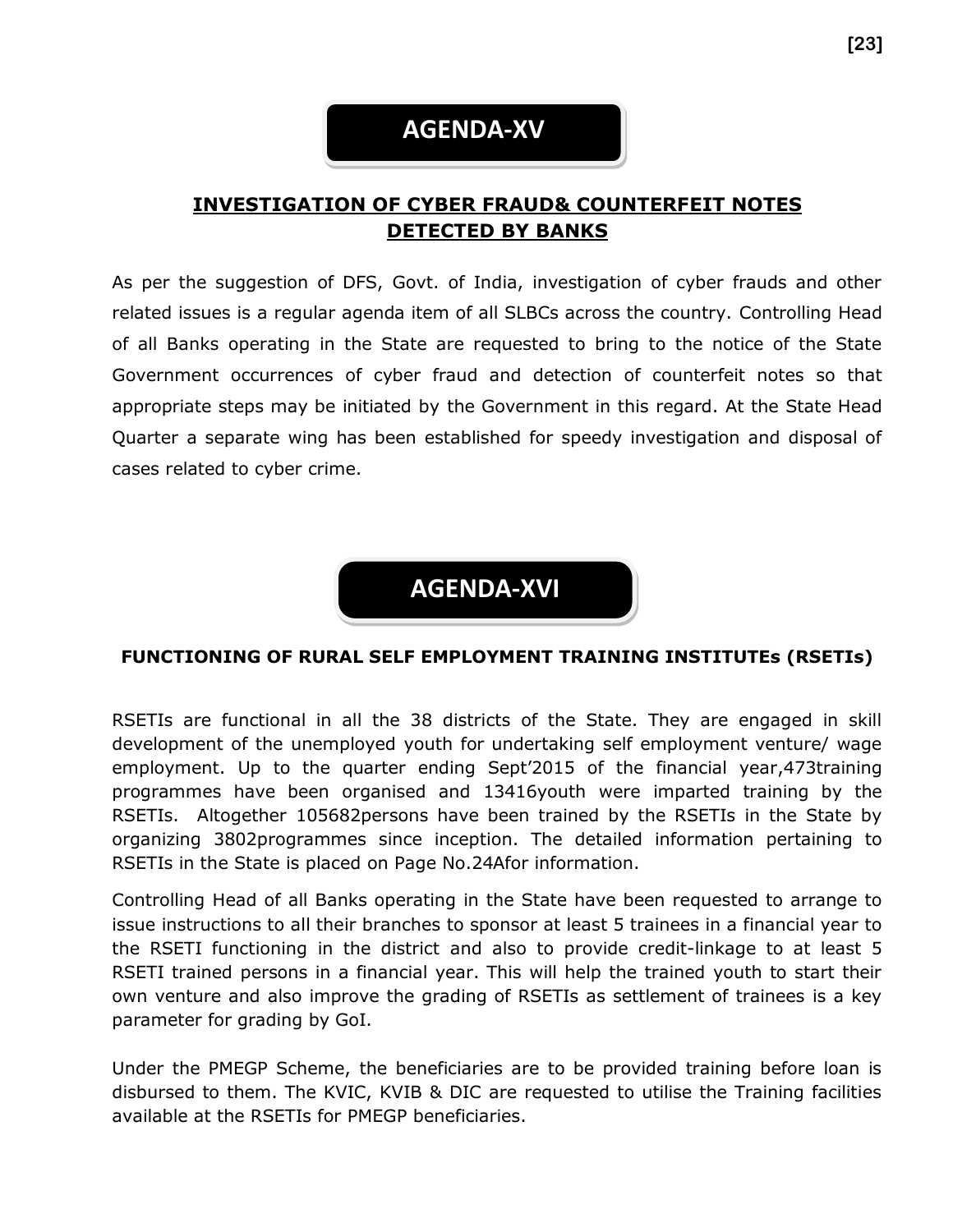#### **LAND ALLOTMENT AT RSETIs**

Allotment of land has already been done in all 38 districts of the state, out of which construction of RSETI building has started in 20 districts. However,the encroachment in the allotted land for RSETI at Jamui has come in the way of construction of building. State Govt. is requested to help resolve the issue to enable RSETI Jamui complete construction. All Banks which have been provided with land and fund, are requested to complete construction of RSETI building at the earliest. MoRD, Govt. of India has now issued specific instructions for withdrawal of fund from the banks where construction work does not commence on or before 01.07.2015. Banks are requested to start construction of the building at the earliest in order to avoid withdrawal of fund by Govt. of India.

#### **REIMBURSEMENT OF EXPENSES**

The State Govt. has directed the District Magistrates of all districts for payment of training expenses to concerned RSETIs. However there are still many instances of bills pending with distt. authorities. The Deputy Secretary, MoRD, GoI, New Delhi has advised that MoRD would be reimbursing the cost of training BPL candidate in RSETIs which are graded A/B/AA/AB/BA/BB through the State Rural Livelihood Mission. Most of the banks have submitted reimbursement of training cost of BPL candidates for FY 2011- 12, 2012-13 & 2013-14 to SRLM deptt, GoB. The State Govt is requested to arrange for payment of reimbursement cost to banks at the earliest.

The modalities for reimbursement of training expenses of RSETI has been provided by MoRD. Modalities for reimbursement of training cost of RSETIs for 2013-14, 2014-15 has been advised to all banks having RSETI responsibilities. Banks are requested to submit reimbursement claim for 2013-14 onwards to SRLM, Govt. of Bihar at the earliest for settlement.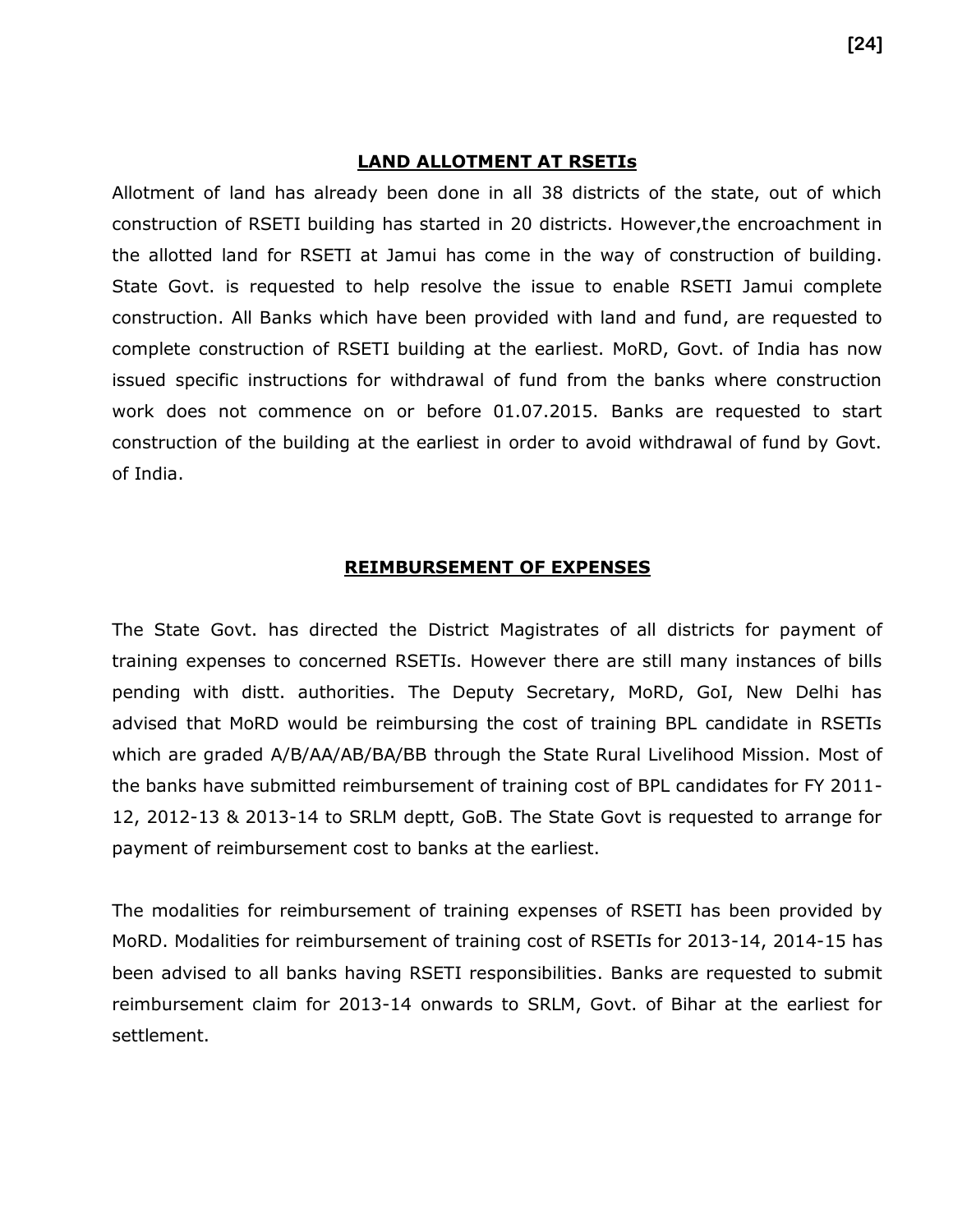## **AGENDA-XVII**

#### **FINANCIAL LITERACY INITIATIVES**

Financial Literacy Centers (FLCs) are functional in all the districts in the State. 386303persons participated in 8777camps organised by the FLCs during thesecond quarter of FY 2015-16. The information pertaining to FLCs in the State is placed at Page No.25Afor information.

As per instructions received from the GoI, all rural branches are to conduct at least one financial literacy camp in each month and Financial Literacy Guide, Diary & Poster, designed by RBI, is to be used by the branches in the camp to explain the basic financial issues. The data of Financial Literacy Camps organised by rural branches in the districts is placed at page no. 25B.

During last meeting of sub-committee of SHG and RSETI on 24.07.2015, it was decided that all the banks would submit their requirement of Financial Literacy Materials so that it can be printed under the reimbursement program of NABARD but till date of preparation of this AGENDA no banks had given their requirement. All bank to review the position.

All Banks are requested to ensure that their rural branches undertake Financial Literacy activities using the standard Financial Literacy materials at the required intervals.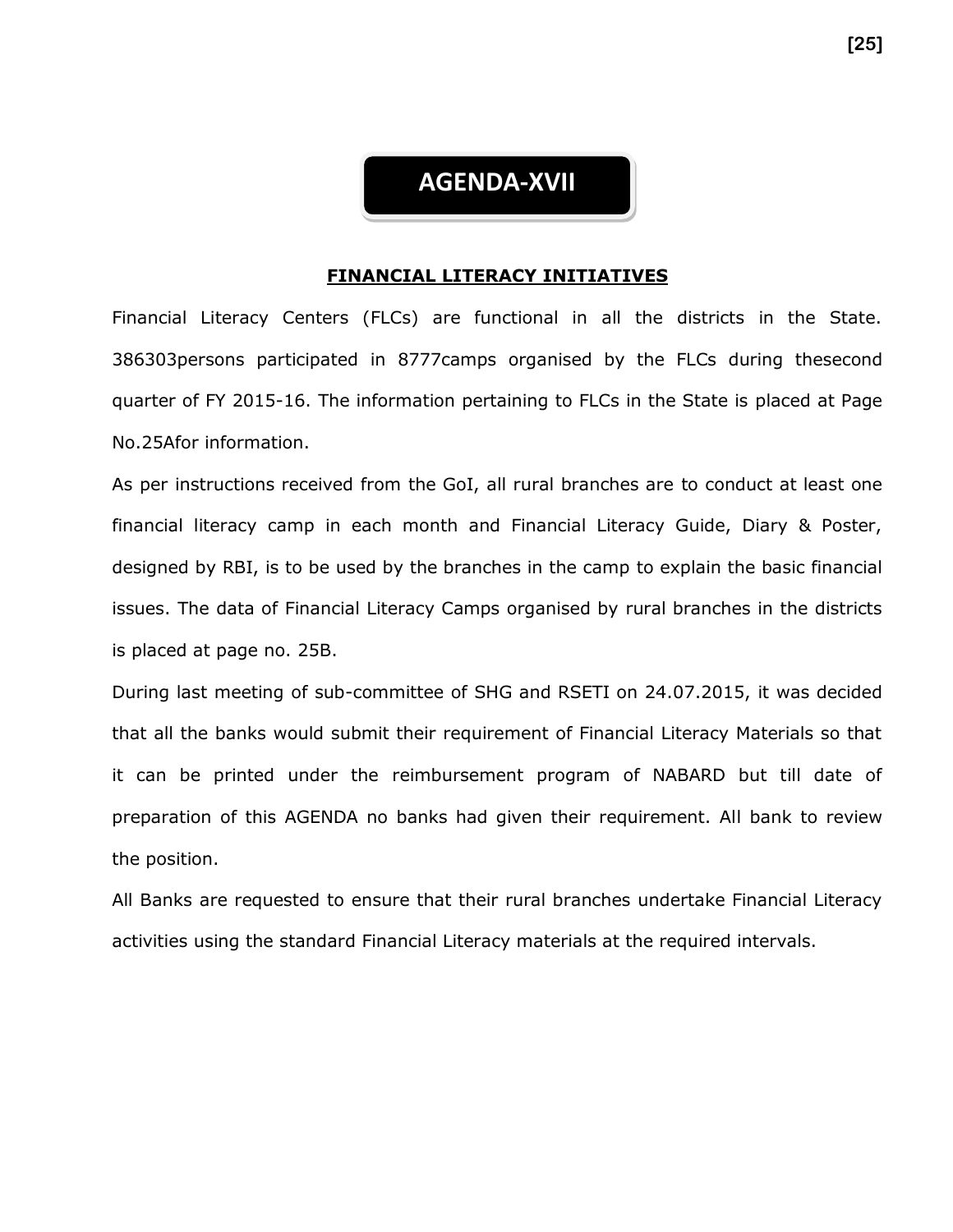## **AGENDA-XVIII**

### **MICRO, SMALL &MEDIUM ENTERPRISES**

The Reserve Bank of India's instructions to the scheduled commercial banks, as advised vide MSME Development Institute, Patna letter No. SLBC/MSME-DI/2011/1306 dated 14<sup>th</sup> March, 2012 regarding enhancing credit flow to Micro, Small & Medium Enterprises (MSMEs),is as under:-

1. Achieve a 20% year-on-year growth in credit to Micro & Small Enterprises to ensure enhanced credit flow.

2. Allocation of 60% of the MSE advances to the Micro Enterprises is to be achieved in stages viz. 50% in the year 2010-11, 55% in the year 2011-12 and 60% in the year 2012-13 and

3. Achieve a 10% annual growth in number of Micro Enterprises accounts.

The performance of Banks in this regardas on 30.09.2015 is placed at page no.26A of the Agenda Book.

#### **SMALL ROAD TRANSPORT OPERATORS (SRTOs)**

Against the target of financing 22000 units, Banks in the state have sanctioned loan amounting to Rs. 332.87 Crore for purchasing 9428vehicles by SRTOs up to the second quarter of FY 2015-16which is 42.85% of the annual target. Bank-wise performance is furnished on Page No.26B.

#### **ADVANCES GRANTED UNDER CGTMSE COVERAGE**

A total of 26577 units were financed by Banks involving Rs.1296.89Crore with CGTMSE cover,up to the second quarter of FY under review. Further, loans amounting to Rs. 1277.72 Crore were disbursed to 26433 units under CGTMSE cover. Considering the wide scope available for coverage of loans under CGTMSE, controlling Head of all Banks in the state are requested to instruct their operating functionaries to cover all the eligible units under CGTMSE.

Bank-wise performance data is furnished on Page No. 26Cforinformationof the House.

#### **ADVANCES GRANTED UNDER MANUFACTURING SECTOR**

Against the financial target of Rs.2400 Crore for the year 2015-16, up to the second quarter of FY under review loanamounting to Rs 1205.16 Croreswere sanctioned to 51189 units and out of that Rs. 1209.80 Crores were disbursed among 50851units under Manufacturing Sector. The achievement of all banks taken together is 50.22% of the targets allocated.

Bank-wise performance data is furnished on Page No. 26Dfor information of the House.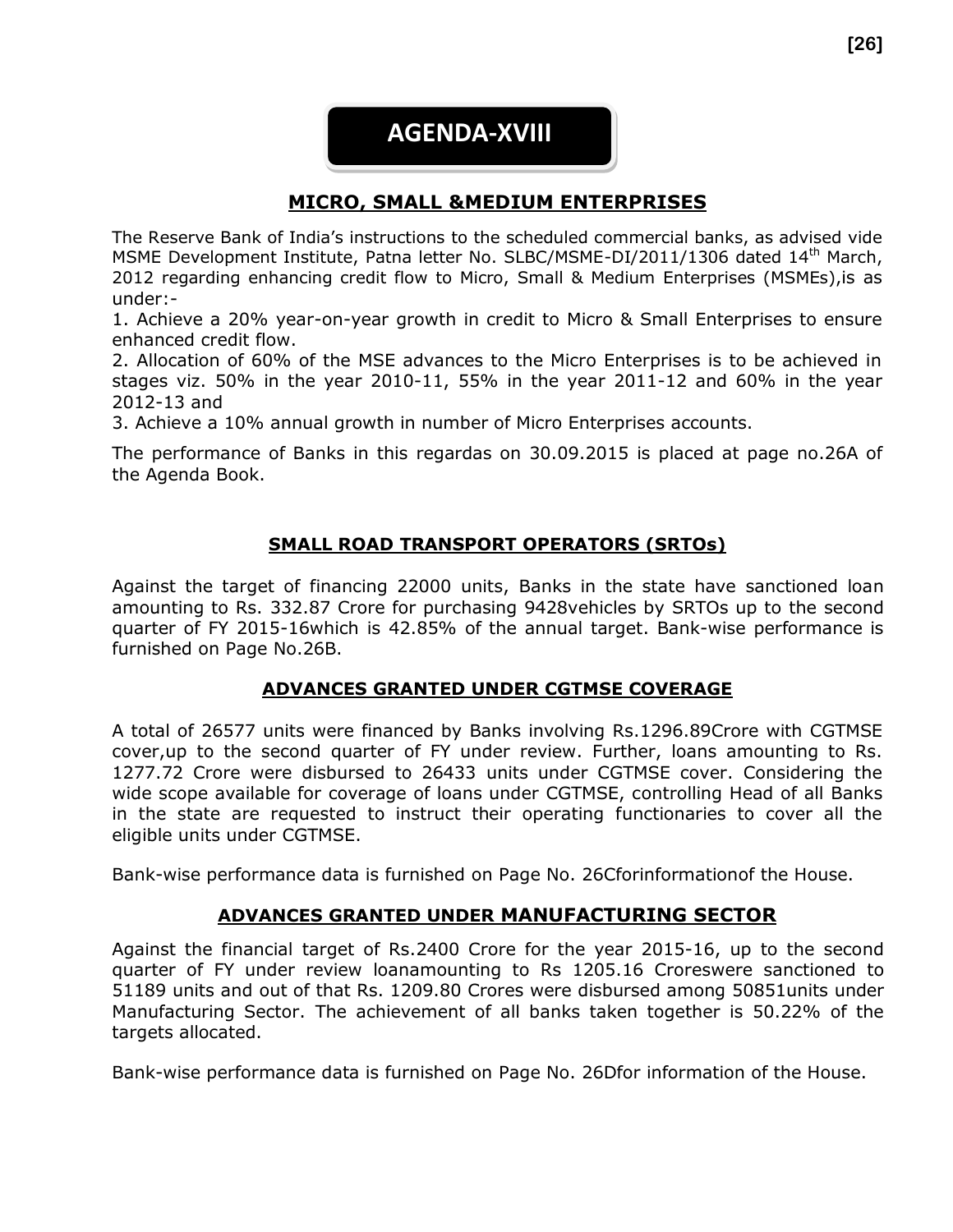#### **WEAVERS CREDIT CARD**

Weavers Credit Card (WCC) scheme aims at providing adequate and timely assistance from the Banks to the Weavers to meet their credit requirements i.e. the investment needs as well as the working capital needs of weavers in a flexible and cost effective manner. The Scheme is valid for both rural and urban areas. Controlling Head of all Banks of the State are requested to initiate requisite steps for proper implementation of the Scheme in the State.

Against the target of 5600, 1037 applications for loans amounting to Rs. 8.02 Crore have been sanctioned by Banks during the period under review. Performance under WCC is not satisfactory. All the banks are requested to step up the efforts to achieve the target. The Bank-wise achievement as on 30.09.2015 isfurnished on Page No. 27A.

#### **FOOD PROCESSING UNITS**

In the 44<sup>th</sup>SLBCmeetingFood Processing industrywas identified as focus area for the **State** 

Banks have sanctioned loans amounting to Rs.462.06 Crore to 1061Food Processing Unitsup tothe second quarter of financial year 2015-16.Controlling Head of all Banks are requested to instruct their operating functionaries to intensify efforts for increasing finance to such units.

Bank- wise performance is furnished on Page No.27B for information.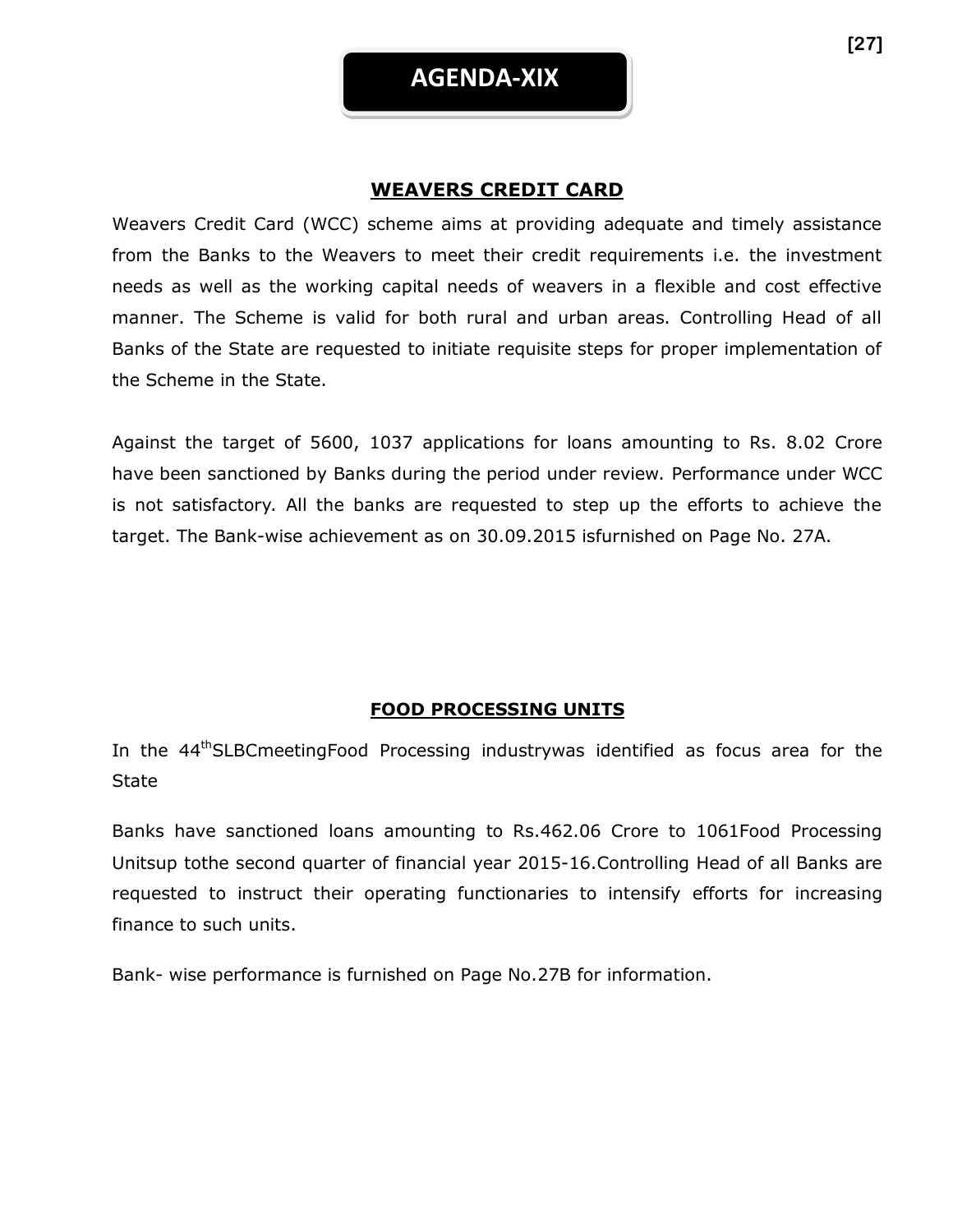## **SECURITY RELATED CONCERN OF BANKS**

Many instancesof Dacoity, Theft and other security related incidents have been reported by Banks as under:

| <b>Incidents of Dacoity / Theft etc.</b> |                          |                    |                 |                          |                                      |  |  |
|------------------------------------------|--------------------------|--------------------|-----------------|--------------------------|--------------------------------------|--|--|
| SI.<br>No.                               | <b>Name of the Bank</b>  | <b>Branch Name</b> | <b>District</b> | <b>Date of Incidence</b> | <b>Nature of</b><br><b>Incidence</b> |  |  |
| 1.                                       | <b>CANARA BANK</b>       | Rajla Oraiya       | Jamui           | 02.02.2015               | Kidnapping                           |  |  |
| 2.                                       | <b>Bihar Gramin Bank</b> | Madhopur           | Jamui           | 27.02.2015               | Dacoity                              |  |  |
| 3.                                       | Canara Bank              | Jamui              | Jamui           | 13.04.2015               | Kidnapping                           |  |  |
| 4.                                       | <b>Bihar Gramin Bank</b> | Bhagalpur          | Bhagalpur       | 26.05.2015               | Dacoity                              |  |  |
| 5.                                       | <b>Bihar Gramin Bank</b> | Sanhaula           | Bhagalpur       | 11.06.2015               | Dacoity                              |  |  |

The Above mentioned data suggests that criminal activities haveincreased in the area of operation of Banks in general and as such staff members have developed a sense of insecurity.

The State Government is therefore requested to expedite the process of raising a special battalion of police personnel for security of Banks so that the Bankers are able to provide unhindered Banking services to the people in a more secured environment, especially in remote areas.

The Banks are facing problem in renewal of Gun Licenses as well as obtaining fresh licenses for their security guards. The State Govt. is requested to issue suitable instructions to district authorities for resolution of such issues and also arrange for regular meeting of district level security committee so that the district related security issues are sorted out.

## **AGENDA-XXI**

## **SPECIAL CENTRAL ASSISTANCE (SCA) TO SPECIAL COMPONENT**

## **PLAN(SCP) FOR SCHEDULED CASTES**

The Govt. of India's scheme provides for Special Central Assistance (SCA) to be utilised in conjunction with Special Component Plan (SCP) for Scheduled Castes (SCs).

A Copy of letter of Joint Secretary, Ministry of Social Justice, Govt. of India containing the details of the schemewas placed in the Agenda Book of  $46<sup>th</sup>$  SLBC meeting held on 26.11.2013

All Banks are requested to provide financial assistance to the Scheduled Caste people to bring about economic development of Scheduled Caste families in the state. The State Govt. is requested to circulate the salient features of the scheme to facilitate financial assistance under the scheme, by the banks.